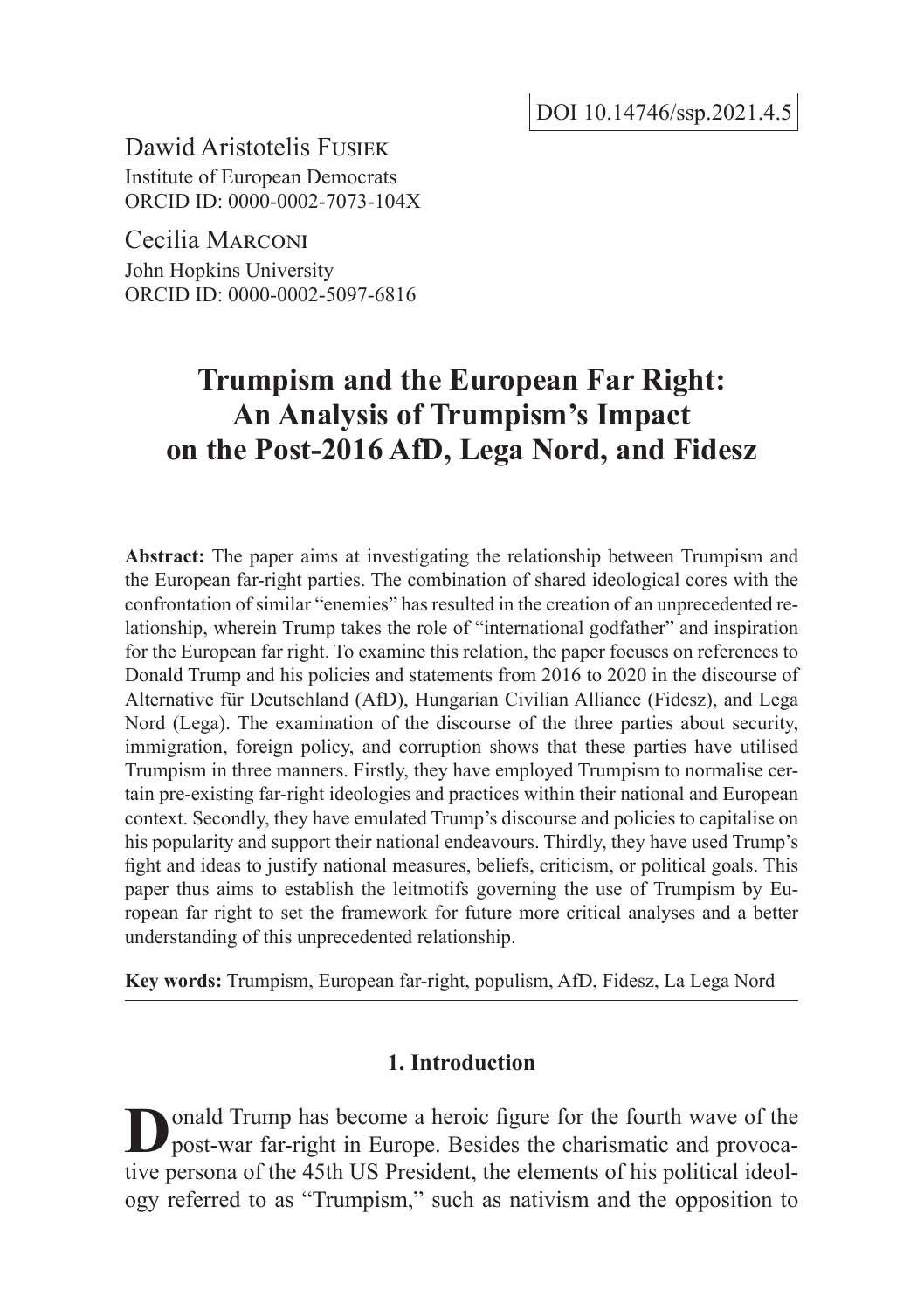immigration and globalization, found popularity in the circles of global far-right. The return to a state-centric view of the world based on a Christian and conservative value and the need to hinder its alteration by media, economic elites, cultural Marxists, and the international liberal fora resonated with the European far-right. The latter has indeed been experiencing a resurgence after the three crises, namely the terrorist attacks of September 11, 2001 (and more recent terrorist hits in Europe), the Great Recession of 2008, and the European migrant crisis of 2015. Therefore, within this context, it is not surprising that the election of a similar-minded leader in the United States had a considerable impact on the European far-right.

Soon after Trump's victory, the European far-right sought to emulate the success of Trump's rhetoric and practices within their national and transnational context. The mirroring was facilitated by shared ideological themes and ideas on immigration, security, foreign policy, and corruption between Trumpism and the fourth wave of European far-right. An analysis into the discourse of European far-right parties shows that the election of Trump, his policies, and discourse were utilized in three manners: a) to normalize further certain pre-existing far-right ideologies and practices, which had been traditionally marginalized; b) to emulate similar practices and rhetoric within the national and transnational context; c) to justify national measures, beliefs, criticism, or political goals. The paper concentrates on the discourse of Alternative für Deutschland (AfD), Hungarian Civilian Alliance (Fidesz), and Lega Nord (Lega) and employs the qualitative method of process tracing to demonstrate the rational and social context behind these three patterns.

# 1.1. Background

The impact of the election of Donald Trump and Trumpism on the European right-wing parties is not unknown, as their unprecedented bond has attracted the interest of both academics and policymakers. Books like Pipa Norris and Ronald Ingehart's (2019) Cultural backlash: Trump, Brexit, and authoritarian populism, or papers as Michael Cox's (2017) "The Rise of Populism and the Crisis of Globalisation: Brexit, Trump, and Beyond" have examined Trumpism and European populist parties in the light of populist rhetoric and practices. Yet, most studies have ignored the impact of Trumpism on the European parties belonging to the far-right political spectrum.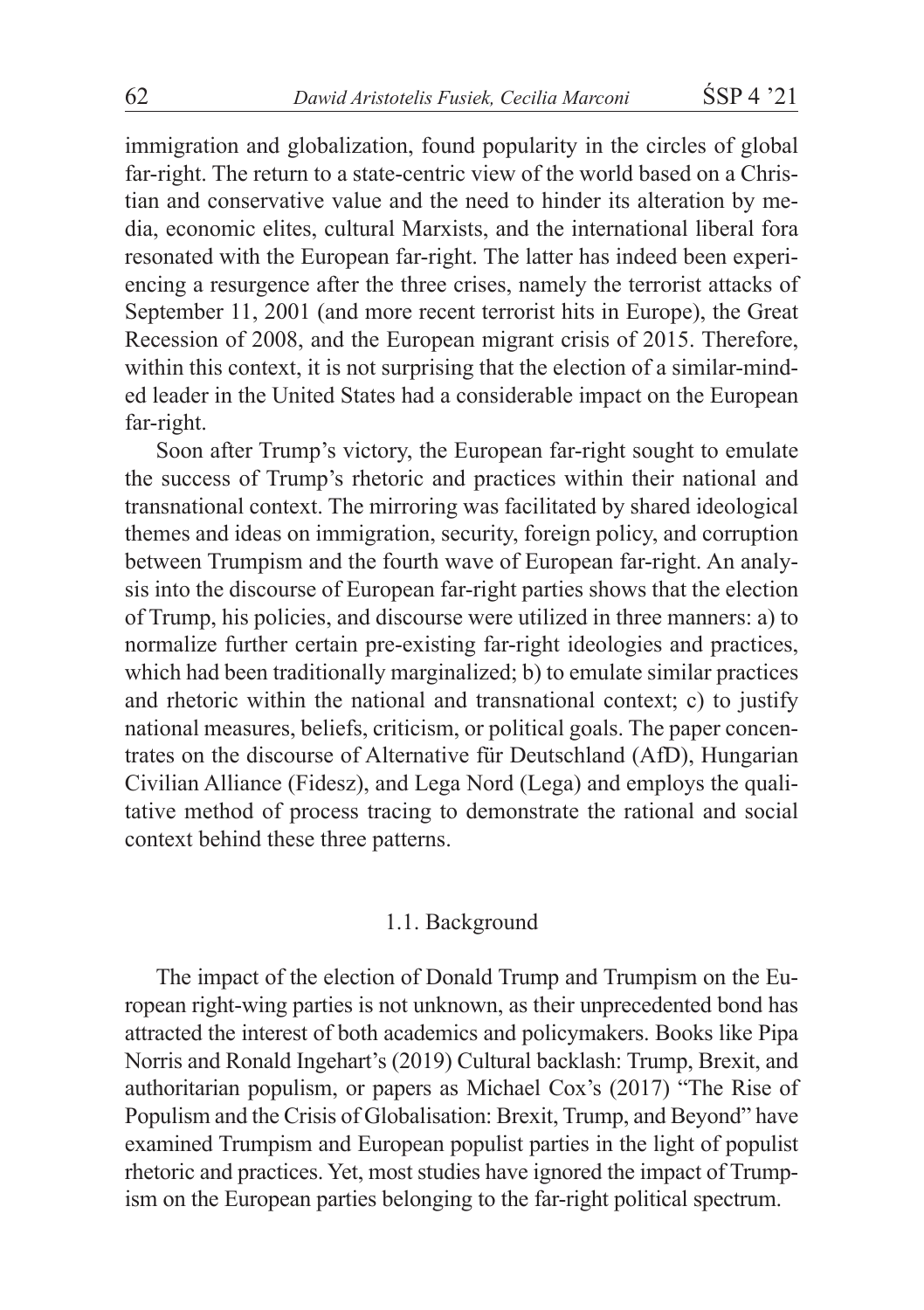One of the first books to examine this interconnection was Cas Mudde's (2019) The Far-right Today, where the author establishes this ideological connection by focusing on the elements that constitute the modern far-right. According to the scholar, although Trump himself does not hold a populist radical right ideology, the discourse of his campaign is tautological to the core electorate of populist radical right parties in Europe. Indeed, this similarity has also allowed the transference of Trumpism in the European setting and its instrumentalization by the European far-right leaders. Apart from establishing the ideological bond, Mudde's work also highlighted two crucial points, namely: a) the emergence of the fourth wave of the post-war far-right in Europe; b) the establishment of the key ideological cores of the global far-right: immigration, security, corruption, and foreign policy.

# 1.2. The Contemporary European Far-Right and Its Key Ideological Cores

While traditionally the discussion on the far-right referred to far-right attitudes as individual pathologies, scholars have begun to study the farright in terms of ideology (Carter, 2018; Mudde, 2000). Ideologies constitute "all-encompassing sets of ideas" (Bale, 2017, p. 11), providing a normative framework for interpreting specific social and political issues. At the same time, they also function as a connecting link among divergent individuals by providing a basis for creating a common identity in political communities (Berman, 2001). Therefore, by positioning the far-right as an ideology, it is possible to distinguish its specific elements, characteristics, and leitmotifs and arrive at its definition based on the former.

In the last years, several definitions of far-right ideology have begun to appear in academia. One of the most interesting endeavors is Elisabeth Carter's latest contribution (2018), wherein the scholar attempts to combine the normative with the empirical dimension. Through an empirical analysis of a large selection of far-right organizations, she manages to come down to three essential features constituting a "minimal definition" of far-right ideology (Carter, 2018, p. 157). What characterizes Carter's work is that it managed to reconstruct the concept and set the base for similar future undertakings. Indeed, the year after Cas Mudde published the Far-Right Today, which applies Carter's finding on a European and global scale.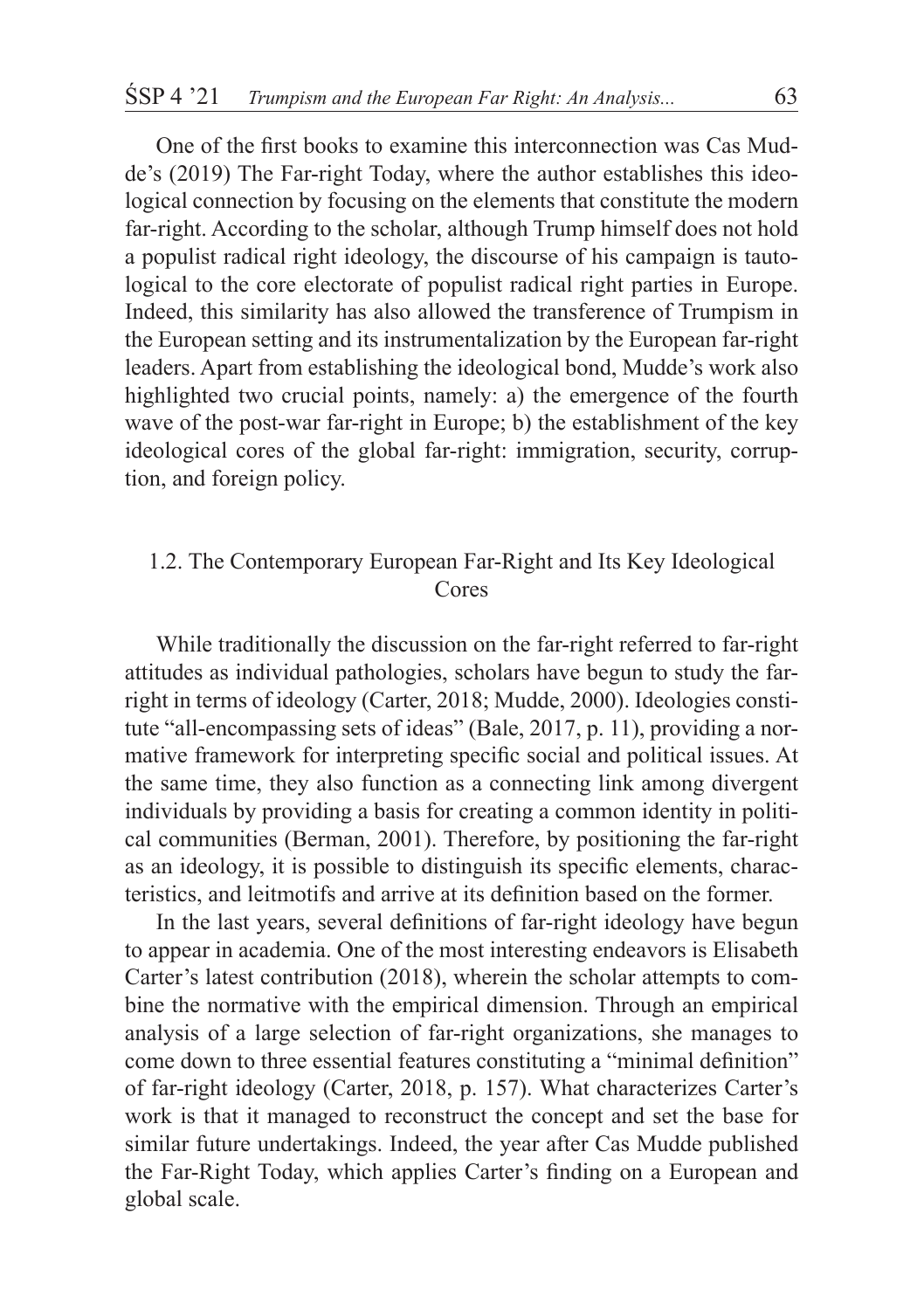In his book, Mudde attempts an ambitious endeavor, which describes the fourth wave of the post-war far-right. The scholar argues that since the beginning of the twenty-first century, and specifically due to the "three crises": terrorist attacks (from 9/11 onwards), the Great Recession of 2008, and the European migrant crisis, the far-right mainstream ideologies gained popularity. Furthermore, in line with Carter, Mudde offers an empirical analysis of the current wave of far-right groups and parties that seeks to locate its main ideological cores, elements, and characteristics. After an extensive empirical analysis of the global far-right, the scholar arrives at four political-issue clusters that are central to the ideology, rhetoric, and policies of the European and global far-right groups and parties: immigration, security, corruption, and foreign policy (Mudde, 2019, Chapter 2).

He also broadens the traditional perception of the far-right, excluding the conservative and liberal/libertarian parties and groups. Instead, he subsumes far-right by inducing two categories, the radical and the extreme far-right. While they both include right-wing groups outside the political mainstream or "the free democratic order," the latter refers to groups that adopt more drastic stances and ideologies threatening the constitutionality of the state. In other words, while the extreme right is revolutionary, the radical right is more reformist. In the former, Mudde also places rightwing populist parties that are pro-democracy and anti-liberal democracy. This decision is rather important as it allows the examination of many right-wing populist parties, such as AfD, Lega, and Fidesz, in the context of far-right ideology and based on the four aforesaid ideological cores.

Both Mudde and Carter's work are quintessential for understanding the modern far-right and the corresponding academic debate. As Anja Giudici (2020, p. 124) highlights, "by drawing the boundaries of the farright community based on ideology, it becomes possible to identify actors who have embodied this thought at different times and in different places." Whereas the common framework might neglect local programmatic and organizational variation, it is still especially advantageous as it offers a theoretical and empirical base to study a global and European phenomenon and show how they relate to each other and their context (Griffin, 2000; Mammone, 2015). Considering that, this research aims to contribute to the existing debate by applying the theoretical findings of Mudde's work while investigating the ideological and pragmatic impact that Trumpism had on the European far-right, specifically AfD, Fidesz, and Lega.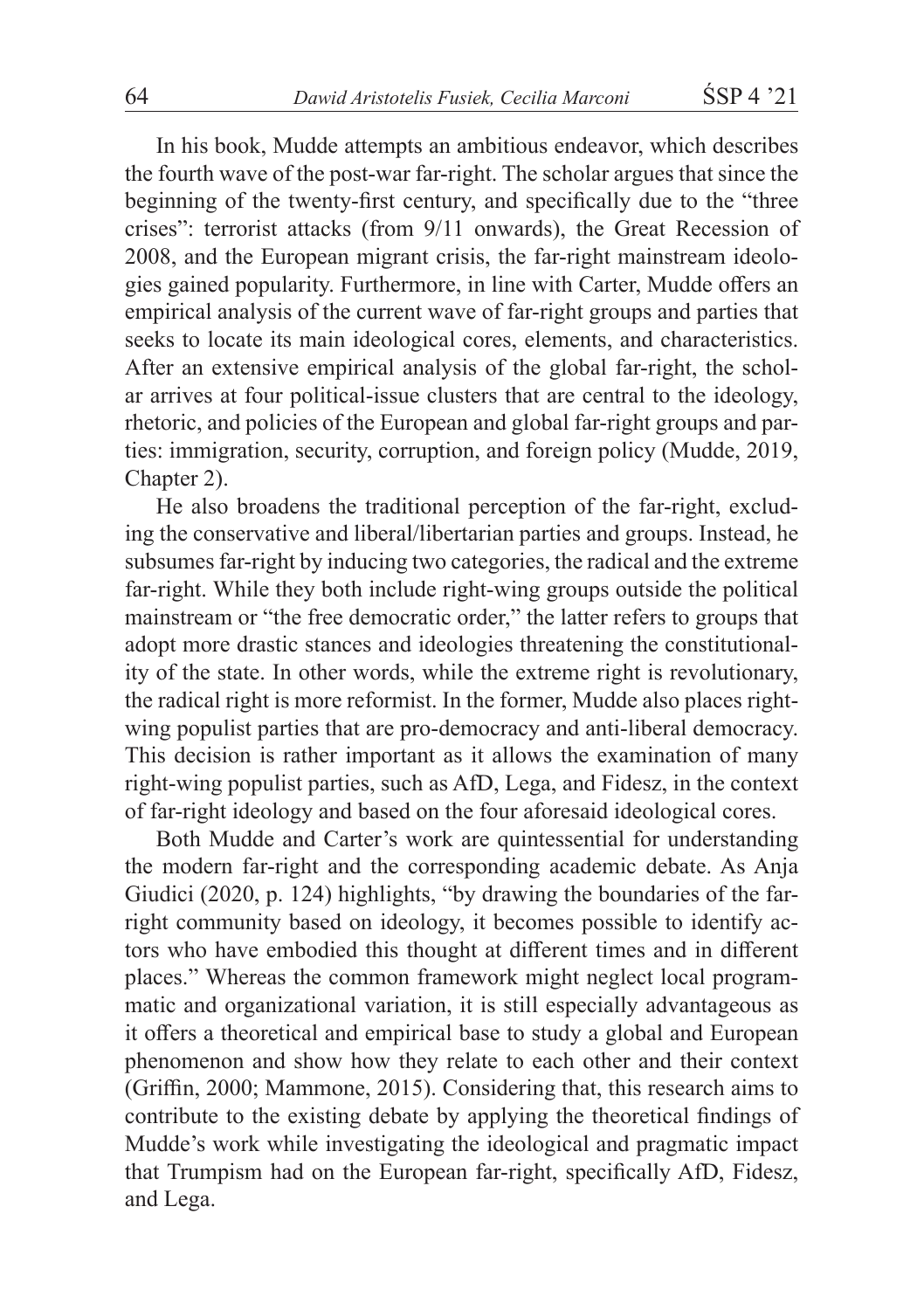# 1.3. Methodology and Data

The paper uses the research method of process tracing to examine the influence of Donald Trump on the European far-right. According to Andrew Benneth and Jeffrey T. Checkel, process tracing constitutes "the examination of intermediate steps in a process to make inferences about hypotheses on how that process took place and whether and how it generated the outcome of interest" (Bennett, Checkel, 2014, p. 6). This characterization closely follows George and Bennett's description of process tracing as a method that "attempts to identify the intervening causal process the causal chain and causal mechanism between an independent variable (or variables) and the outcome of the dependent variable" (George, Bennett, 2005, p. 206). In lieu of quantitative methods used to test larger populations and evidence, process tracing requires the careful examination of a single case or a few cases and provides evidence for singular causation. Therefore, within the context of the paper, it enables the establishment of the causal relations between Trump and Trumpism and the European far-right through the examination of the discourse and policies of three European far-right parties.

The paper thus focuses on the discourse of the far-right parties: Alternative für Deutschland (AfD), Hungarian Civilian Alliance (Fidesz), and Lega Nord (Lega), and especially references to Donald Trump and his policies and statements from 2015 to 2021. While the paper acknowledges the limits of the selection of these parties (instead of some that could better fit a stereotypic perception of the far-right, e.g., the Nordic Resistance Movement in Sweden), the rationale behind their selection is two-fold. On the one hand, they have repeatedly exhibited and adopted the rhetoric, political stances, and policies identified within Mudde's four ideological cores (Mudde, 2019, Chapter 3). This leitmotif positions them on the far-right spectrum on a "global level," which allows the transfusion of Trumpism within the European context. On the other hand, these parties control a substantial number of seats in their national parliaments and the European Parliament. It is particularly relevant as their interactions with Trumpism can be analyzed in the realm of political communication and by considering their actual political agendas and initiatives.

To narrow the scope of analysis, the research concentrates on the official statements of the official representative of AfD, Fidesz, and Lega from 2016 to 2020 that can be found on web-based means. Besides that, the paper regards the representatives of politicians as the group of peo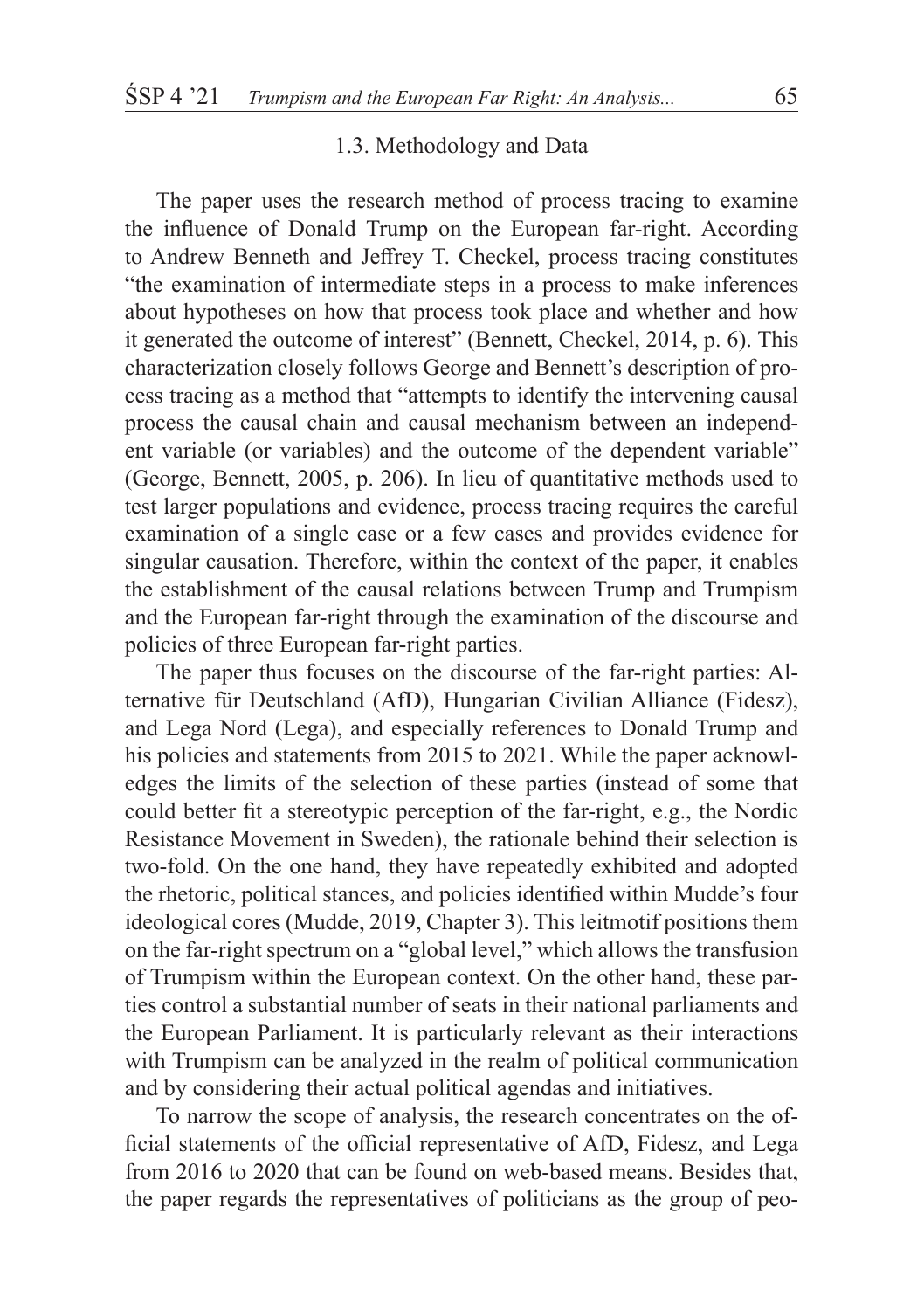ple who are being paid for their (political) activities. That implies that they convey their parties' positions, stances, and political goals, hence allowing the analysis of their discourse. Furthermore, the paper focuses on discourse because it helps examine the dialectic interaction between social contexts, the underlying ideology, and Trump (see, for example, Hart, Cap, 2014). This premise assumes that political discourse is not only a static public proposition, and words are not selected based on decorum criteria. Instead, politicians use words to affect political attitudes and opinions, manipulate public opinion, manufacture political consent, or legitimate political power. At the same time, the discourse itself functions as a manifestation of the intentions and beliefs of the politicians and the parties they represent. Therefore, the mix of discourse and process tracing allows the establishment of the rationale, the social context, and the discursive practices behind the European far-right's utilization of Trumpism. This undertaking is further facilitated by the shared ideology and four theme cores between the examined three parties and Trumpism.

### **2. The Analysis**

The election of Donald Trump in 2016 took an almost symbolic meaning for AfD, Lega Nord, and Fidesz. In the aftermath of the "positive news," the then AfD's co-chairs, Frauke Petry and Jörg Meuthen, sent a congratulatory telegram announcing that the party would be a "natural ally at his side" and hailing this development as a "new era" – "a sea change for the entire world" (AfD, 2017a). The Hungarian Prime Minister, Viktor Orbán, did not lose the chance to express his satisfaction by describing the turn of events as "great news" and proof that democracy "is still alive" (Orbán, 2016). Matteo Salvini, the leader of the Lega Nord, hailed Trump's success and portrayed it as the "revenge of the people" and a "win for courage, pride, and labor and security issues against the banks, speculators, journalists, and pollsters" (ANSA, 2016). The other parties also shared the latter perception. For example, AfD deputy leader Beatrix von Storch wrote in a Facebook post that the "victory of Donald Trump is a signal that the people of the Western world want a clear political change" (Knight, 2016).

The three parties also perceived the election of a person with similar values, worldviews, and ideologies as a call for action on domestic and international levels. An excellent example is Salvini that interpreted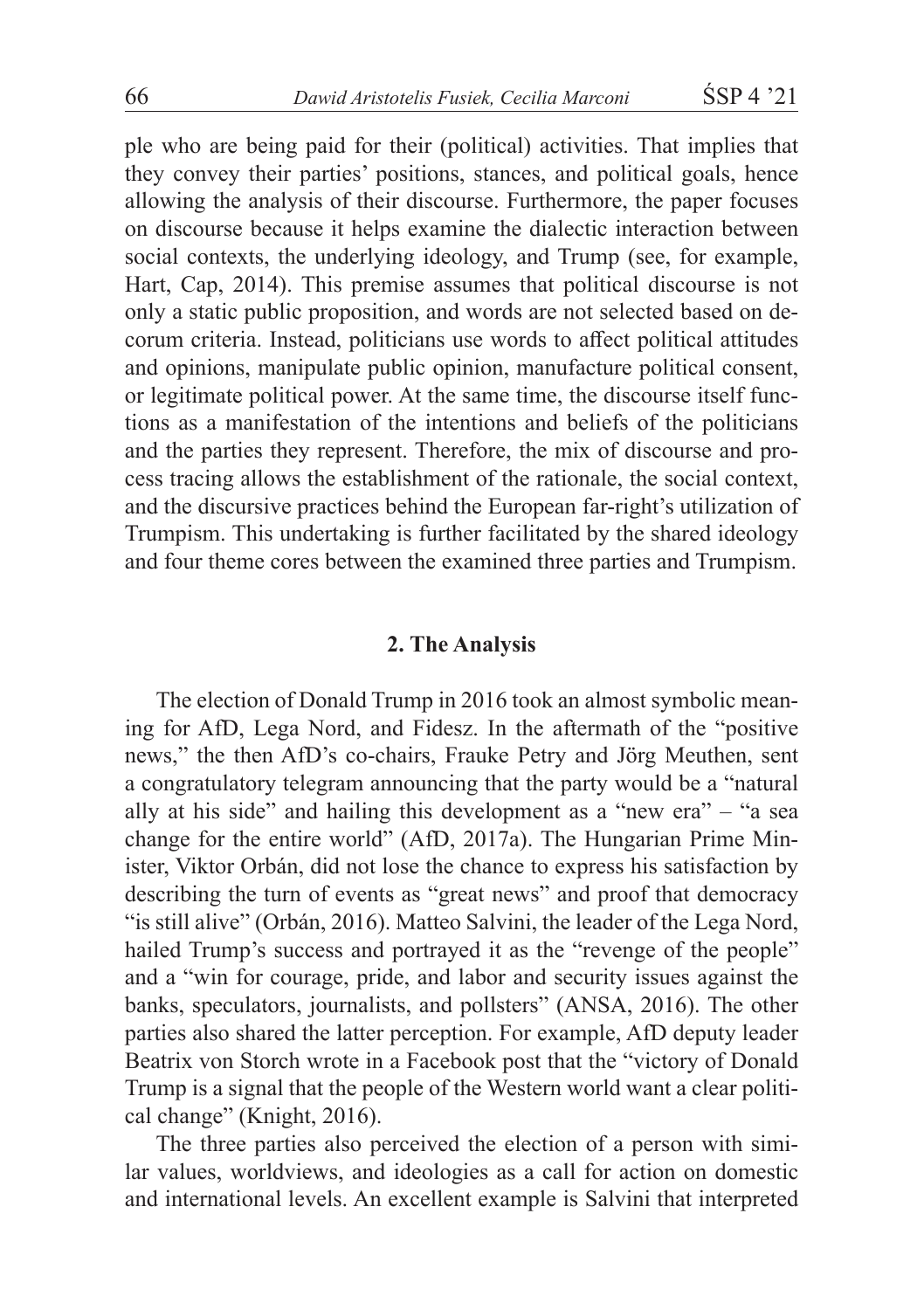the win as a "time to be more daring." Soon after the election, he cited Trump as the inspiration behind his upcoming rally in Florence on Saturday, November 12, 2016, against the Constitutional reform of Premier Matteo Renzi's government and described it as "[the]start of something, of a long march [...] [and a] beautiful day against everything" (ANSA, 2016). Therefore, it soon became apparent that this was not a single occurrence but an early manifestation of an ideological and pragmatic affiliation between the European far-right parties and Trumpism.

Since 2016, the three examined parties have not hesitated to use Trumpism to promote their interests and policies within the national and European context. This section shows that this utilization took three forms: the normalization of pre-existing far-right ideologies and rhetoric, the emulation of similar practices and discourse within the national and transnational setting, and the justification of political proposals or newly adopted policies. These leitmotifs become especially evident in the discourse of the three parties, where mentions to Trump seek to serve their political agendas and interest. Considering that AfD, Lega, and Fidesz belong to the European far-right, the analysis "orbits around" Mudde's four core themes, namely security, immigration, corruption, and foreign policy. These themes are shared by the three parties and provide a structure facilitating the better examination of the dynamics in the relationship between Trumpism and the European far-right.

# 2.1. Security

A closer look into the discourse of Donald Trump and the three examined parties reveals that security has played a crucial role in their policies, ideology, and worldview. The Trump presidency signalized a shift from a global soft power presence to a more state-oriented hard power approach (Olsen, 2019). Due to the underlying nativist and realist perception of the international system, Trump's discourse has focused mostly on the domestic domain and specifically on the security threats of jihadist terrorism and illegal migration. For instance, in his famous campaign speech on national security and terrorism (June 13), he condemned the anti-patriotic Hilary Clinton, blamed the immigrants for the crime in the US, and argued that "if we don't get tough […] there will be nothing left" (Politico, 2016).

Similar rhetoric has also been present in the European far-right, which has been attributing the rise of crime to migration, globalization, leftist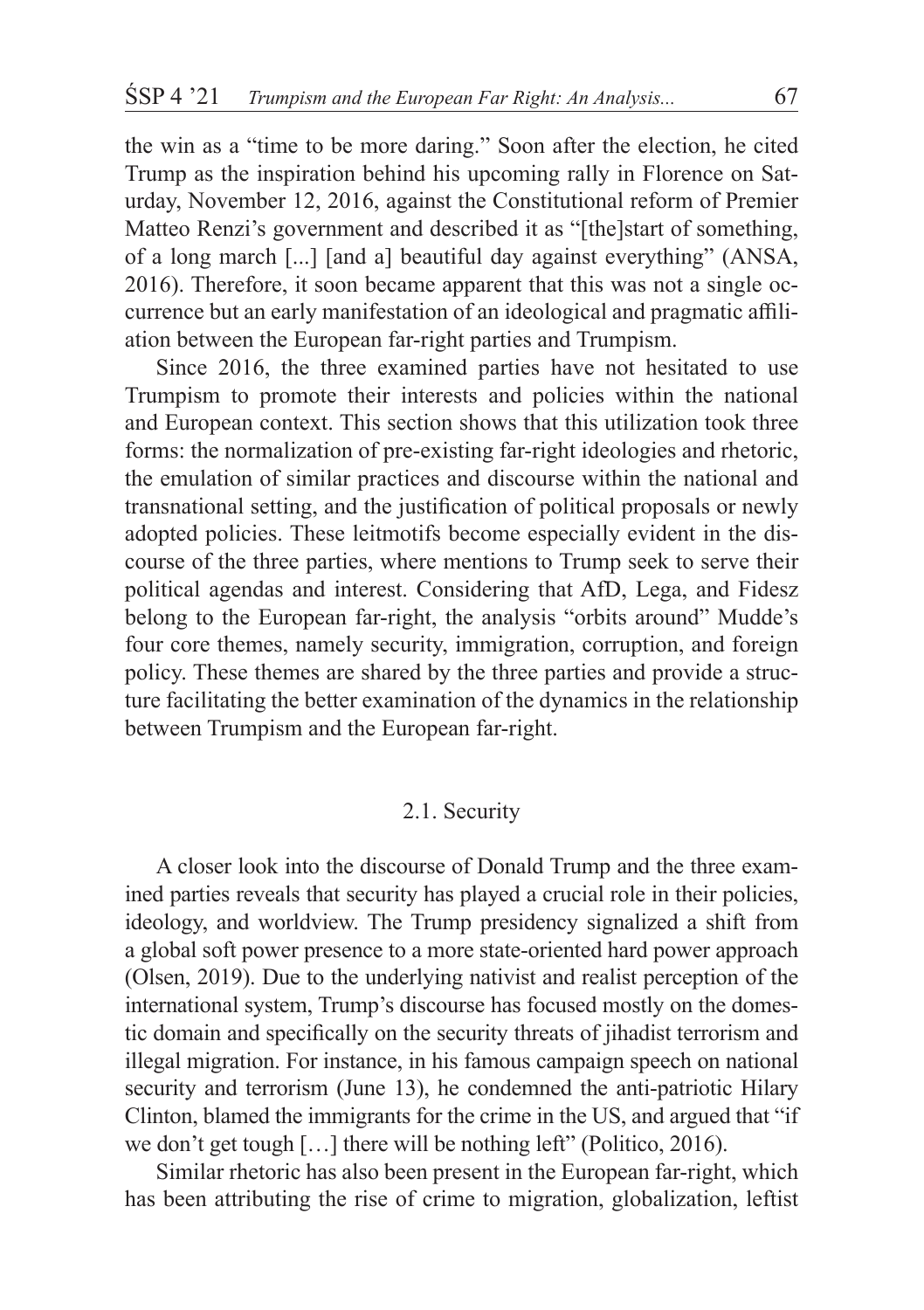policies, and even conspiracies (BBC, 2020; Hestermann, Hoven, 2019). In this setting, the leaders and representatives of AfD, Lega, and Fidesz used Trumpism to normalize their previous focus on security and security concerns. Lega and Salvini have repeatedly praised Trump's proposals on security. In 2016, he characteristically stated that he would choose the "legality and security" of a Trump presidency over the "disastrous" policies of Angela Merkel and Barack Obama (Kirchgaessner, 2016). Similar leitmotifs are also present in the discourse of AfD that portrayed Trump's insistence on security either as a representation of their pre-existing concerns and proposals or to undermine the security policies of the leading German party, the Christian Democratic Union (CDU). For example, in 2018, the Deputy Federal spokesman Georg Pazderski went to the extent to say that "[Trump is] apparently more precisely informed about crime in Germany through his intelligence services than the German government" (AfD, 2018a). Ultimately, regarding the interconnection of Orbán and Trump, both have repeatedly expressed their appreciation and backed up each other security policies over their mutual meetings in the White House (Reynolds, 2019).

Trump and the European far-right have also been utilizing the concept of security as a proponent and excuse for the imposition of stricter legal and security measures on the national level. Before 2016, AfD, Fidesz, and Lega have repeatedly used the argument of security to attack their opposition (often dismissing their criticism as "Marxist") and to advocate for stricter law enforcement. Within this context, the three parties used Trumpism twofold: his "fights" and policies were emulated or used to justify similar policies and discourse. An excellent example is Donald Trump's quarrels clashes with numerous organizations and movements over the years of his presidency. For instance, in the aftermath of George Floyd's death, the former US President described the "riots" as incited by left-affiliated groups belonging to the "ANTIFA [...] Terrorist Organization" to portray them as security threats and members of the terroristic ANTIFA (Marquardt, 2021; Levine, 2021; Cummings, Phillips, 2020).

Facing similar groups in their countries, the three examined parties instrumentalized Trump's policies and rhetoric to challenge the internal criticism and social movements and attract more conservative voters. AfD, which has been quite vocal about the terroristic nature of such leftist groups for many years, utilized the window of opportunity created by Trump to call for the ban on Antifa not only in Germany but also at the European level (European Parliament, 2020). Fidesz and Lega have also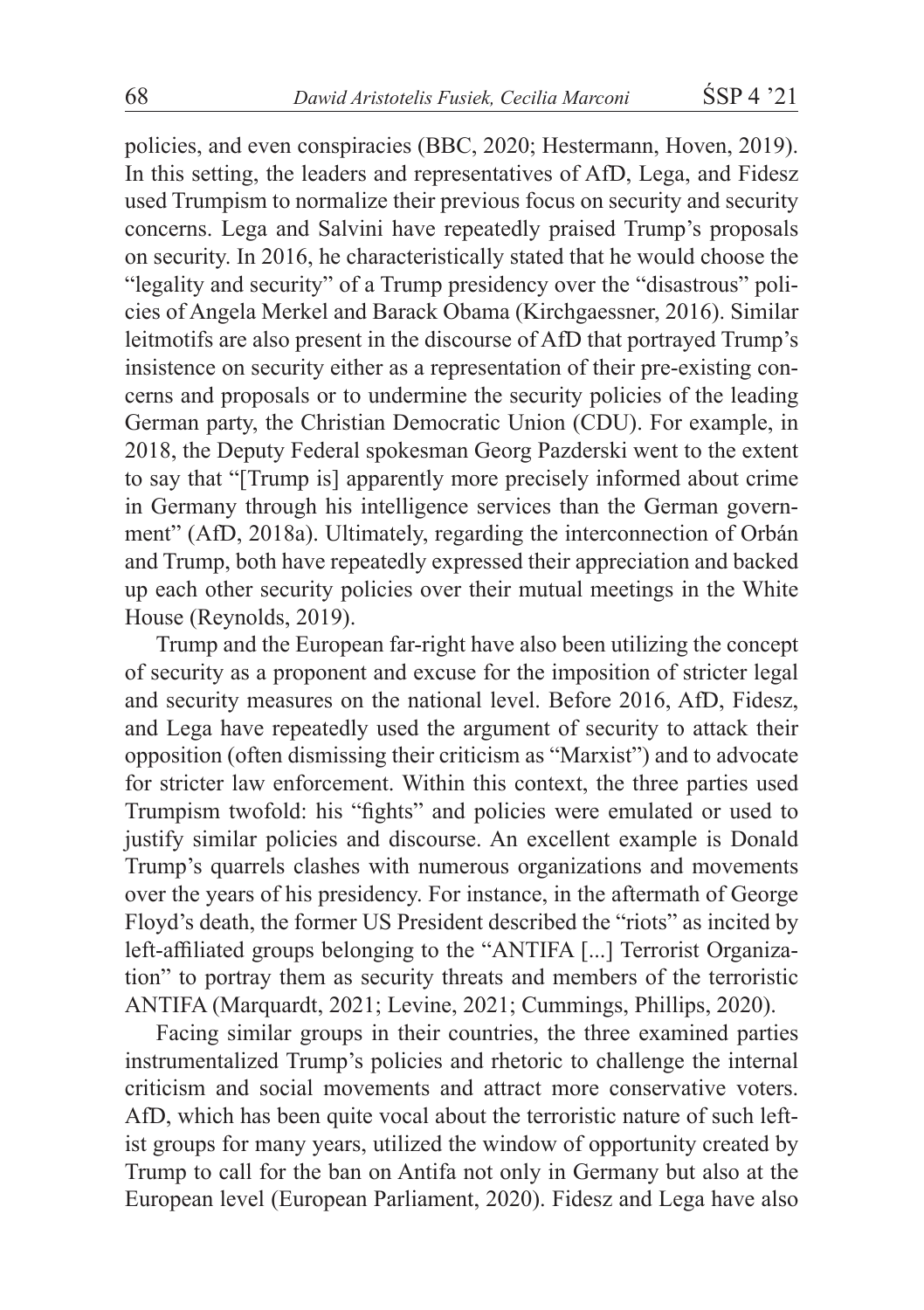expressed similar stances that have collided with anti-fascist organizations (Reuters, 2017; Tondo, 2019). Characteristically, pro-Orbán media portrayed the 2020 Black Lives Matter (BLM) protestors as ANTIFA terrorists and the Hungarian BLM protests as incited by George Soros and his left-wing organizations, while Salvini has been vocal about his agreement with Trump's categorization of ANTIFA as a terrorist organization in his social media (Schlagwein, 2021).

Another interesting practice that the European far-right sought to emulate is Trump's combination of security arguments with issues belonging to the other three core themes. The far-right's broad definition of security allows the portrayal of numerous issues as security threats (for example, corruption and rise of crime), enabling the politicization and the adoption of extraordinary measures. Although this practice was already implemented in the past, Trump's presidency gave more ground to the European far-right for similar endeavors at the national level. Examples of the affiliation of the notion of security with matters related to corruption, foreign policy, and immigration are Orbán and Trump's effort to prohibit gender studies and present feminists as representative of the terrorist AN-TIFA and corrupted liberal order, and Salvin's and AfD's identification of Muslims with terrorist (Scally, 2016). While it is difficult to establish the direct influence of Trump on these policies, this symbiosis becomes more evident through concrete cases in the remaining theme cores.

# 2.2. Immigration

Immigration has been a dominant theme in the discourse of both Donald Trump and the European far-right. Sharing a robust anti-immigration stance and policies, AfD, Fidesz, and Lega found a strong ally in Trump, who has posed the issue of illegal migration at the very core of his agenda (Hackman, 2020). The win of an anti-immigration US President combined with the series of terrorist attacks in Europe by Muslim extremists resulted in a new momentum for the European far-right (Allen, Knight-Finley, 2019). Given this window of opportunity, AfD, Fidesz, and Lega did not hesitate to use Trump's policies and discourse under the three leitmotifs. Still, due to pre-existing robust rhetoric and policies, Trump's influence mostly relied on normalization, justification, and less on emulation.

Firstly, the three far-right parties have sought to emulate Trump's anti-immigration policies within their national context. With a strong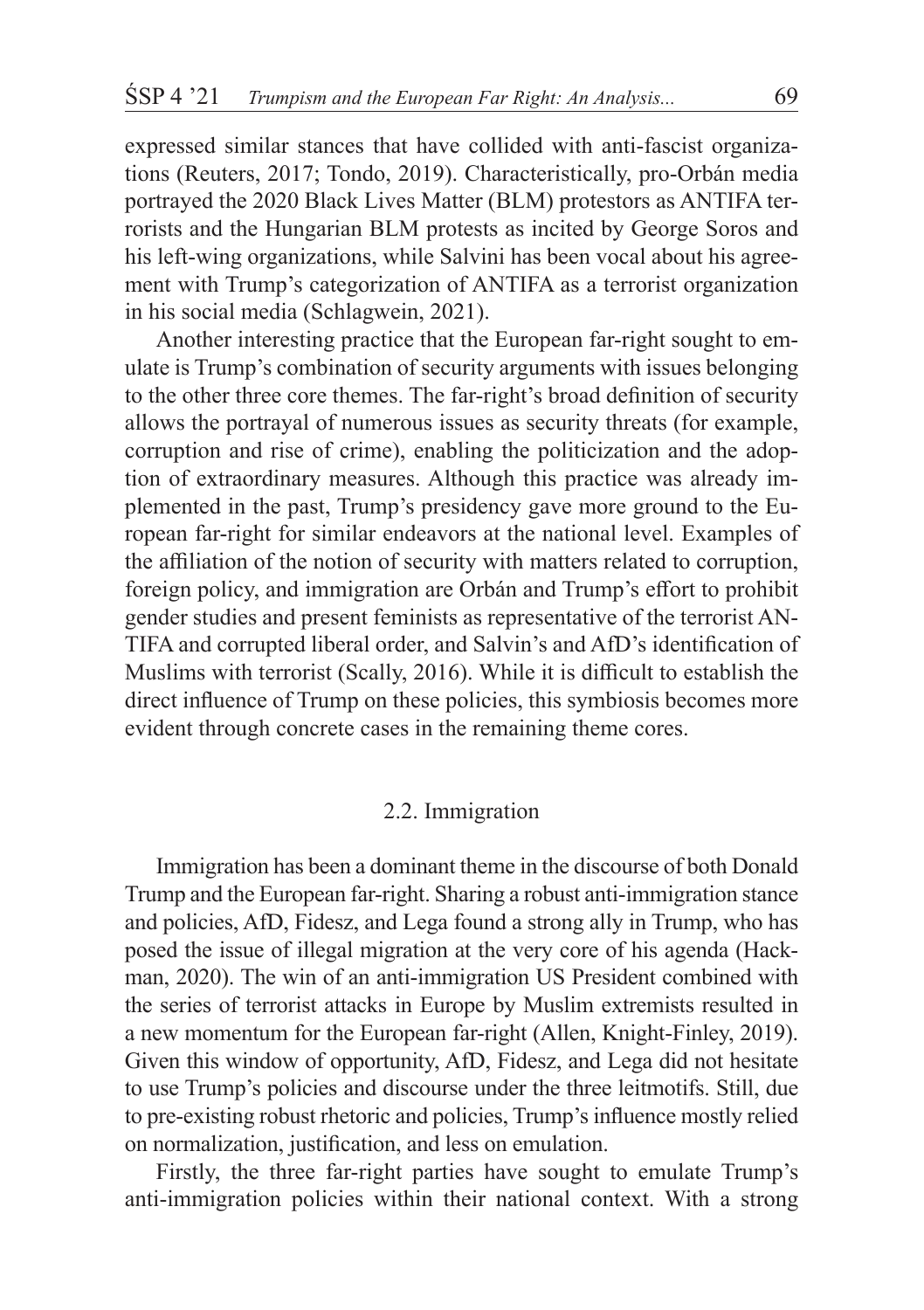anti-immigration stance, AfD, Lega, and Fidesz have imitated Trump's policies and political agendas like increasing surveillance on the national borders or the induction of measures designed to disadvantage minorities (About Hungary, 2020; Sherer, 2018). An excellent example of the European far-right's imitation of Trump is the efforts to construct a fence at the borders to keep out the illegal migrants. While Orbán had already started to construct a fence to impede the arrival of Syrian refugees in 2015, he later decided to add another fence along Hungary's frontier with Serbia to "protect Europe from the flood of illegal migrants," inspired by Donald Trump similar endeavor to on the southern border of the States (Brady, 2017).

Salvini (as the Italian Minister of Internal Affairs) had also promised to build a wall on Italy's border with Slovenia to keep out migrants coming from the so-called Balkan route (Kington, 2019). He has also repeatedly cited Trump's anti-immigration policies, like the so-called "zerotolerance policy," as a form of inspiration in his speeches. For instance, in his 2019 interview with CNN, he clearly stated that he would be 'following' Trump's immigration policies (John, Ritchie, 2019). The AfD has also advocated for uncompromising border security and pointed out the need for "a fence" as a protective system on the border with Austria (Ametsbichler, 2017). Although in these cases, the impact of Trump was limited, they manifest the further mainstreaming of radical ideas and threat narratives within the national discourse.

The European far-right has also used Trump's anti-immigration discourse and rhetoric to justify new or pre-existing policies, political proposals, or opposition criticism. A good manifestation of this practice is provided by AfD, which due to its "minority status," has sought to appeal to more voters by imitating Trump's xenophobic rhetoric and challenging Angela Merkel's "open arms" migration policies. To draw the more conservative elements of German society, the party has attempted to instrumentalize Trump's criticism of Merkel's "insane" asylum policies and crime rates in Germany to show both the inefficiency of current migration policies and the need for a tougher approach (Oltermann, Connolly, 2016). Apart from that, the German far-right party has also instrumentalized the "Germany first" discourse to propose "Trumpist" measures and policies when it comes to border surveillance, migration, and asylum measures (Reuters, 2020). Similar to Trump, Lega and Fidesz have also been using threat narratives and "invasion" metaphors to demonize and present migration as a security threat to a nation's unity, identity,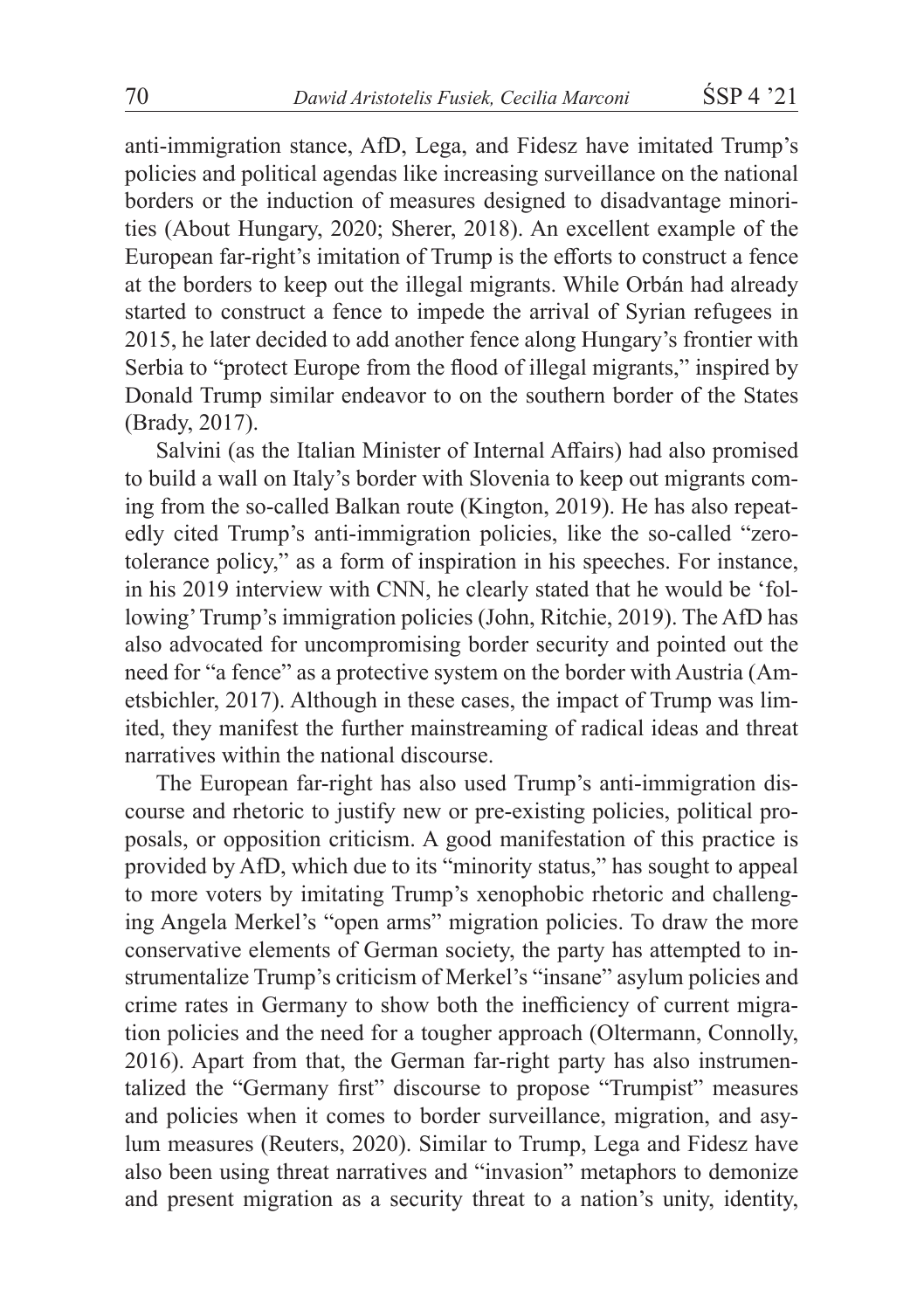and culture (Khrebtan-Hörhager, 2018). While this rhetoric pre-existed the election of Donald Trump, it has since then experienced increased popularity. At the same time, Trump and his officials have shown direct approval and admiration for Lega and Fidesz in several instances, thus further normalizing their policies and rhetoric (Donadio, 2019; Borger, 2019). Interestingly, it is also the reference to Christian values and identity to justify their anti-immigration stances, especially directed against Muslims. While Orbán has described Trump as another Christian leader that "[does not] accept the hypocrisy of modern politics, which neglects the fact that Christianity is the most persecuted religion globally", Trump stated that he has "been great with respect to Christian communities" (The Guardian, 2019).

Thirdly, Lega, AfD, and Fidesz used Trump's positions on migration as a standing point to normalize their political agendas and far-right ideologies. This leitmotif has proved extremely dangerous and effective when combined with existing stances and contemporary phenomena such as the series of terrorist attacks in Europe after 2015. Trump's extensive use of xenophobic discourse and policies resulted in the further mainstreaming of anti-immigration legal and security measures and identification of local Muslim and, overall, migrant communities with terrorism. An excellent example of the latter is Islamism rhetoric at the global level. During his campaign, Trump used anti-terrorism and anti-Islam arguments against Hillary Clinton extensively, and within a week of becoming president, signed an executive order blocking Syrian refugees and banning citizens of seven predominantly Muslim countries from entering the United States (Beydoun, 2016).

In many European states, where animosity against Muslim migrants has been robust, this decision revamped and popularized these presuppositions and the perception that Islam does not belong in western societies (Shabi, 2016). This move was praised by Orbán, who repeatedly affirmed that his country "does not want Muslim invaders" and that "all terrorists are migrants" (Gherasim, 2016), while Salvini expressed that he would like to apply a similar measure in Italy (The Local, 2017). In Germany, AfD took a more drastic approach by adopting an anti-Muslim manifesto arguing that Islam "is not compatible with our legal system or with our culture" (Knight, 2016). Therefore, there is no denying that Trump's Islamophobic rhetoric reignited the anti-Islam stances of the three parties and the rhetoric of clashes of civilization, where Trump and the European far-right function as the last frontier.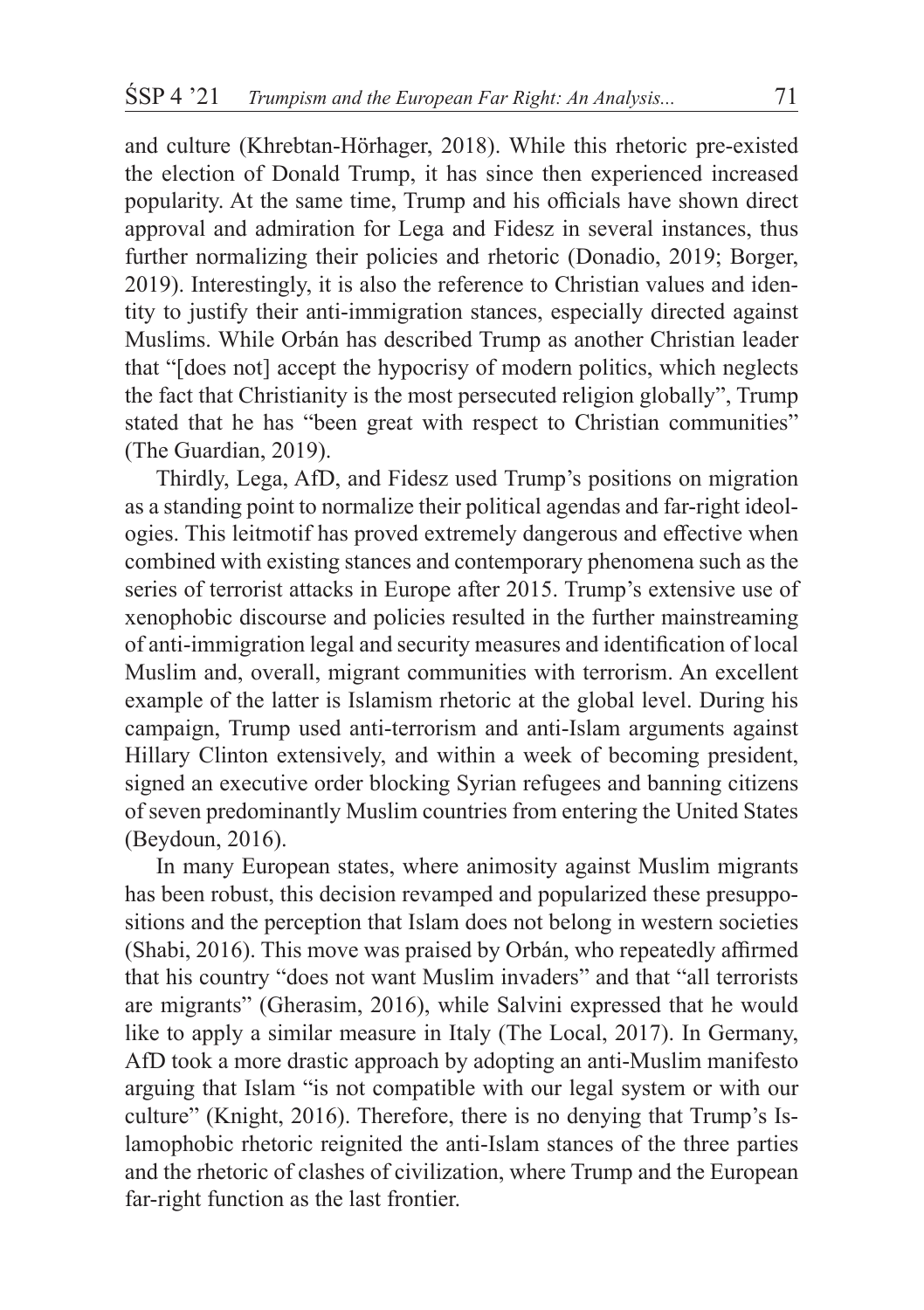#### 2.3. Corruption

Corruption has been a further key theme in the discourse of the European far-right and Donald Trump. What differentiates corruption from the other themes is its strong populist nature, which relies on the "us-vsthem" discourse (Mudde, 2019). The European far-right parties have thus used the accusation of corruption to impair the criticism of the corrupted elites, including the political opposition and left-wing parties ("them"), while building a stronger sense of the in-group based on shared values, ideas, and leadership ("us"). This populist practice had already figured in the speeches and statements of the three examined parties before the election of Trump. However, the success of a prominent populist and fighter of corruption in the US resulted in the surfacing of anti-corruption discourse in line with the three patterns.

Following Trump's win, AfD, Fidesz, and Lega have sought to take advantage of the mainstreaming of anti-corruption discourse. For AfD, the similar-minded Trump and his collisions with corrupted political elites constitute both an example of a nativist leader and the manifestation of their political goals (AfD, 2018b; AfD, 2016). A great example is AfD's use of Trump's continuous criticism of Germany and Chancellor Angela Merkel to support its pre-existing nativist agenda and anti-immigration ideologies, such as Trump's 2018 tweets presenting Germany as a crime-ridden and immigrant state (Colvin, Miller, 2018; Oltermann, Connolly, 2016). AfD has also used the anti-elite discourse alto dismiss internal criticism and attacks against the party by portraying the accusers as the representative of the corrupted elites. The party has employed this practice to challenge the elite-driven and false narrative of the popular media in Germany that have portrayed in a negative spotlight the party and Trump (AfD, 2017b).

Similar patterns are also present in Fidesz and Lega, which have found in Trump an important ally in the fight against "liberal imperialism" (McLaughlin, 2019). Orbán has instrumentalized Trump's Christian identity and anti-LGBTQ attacks to support his domestic constitutional amendments mandating Christian gender roles and marginalizing "corrupted" globalized ideologies (Tjalve, 2020). For instance, both Trump and Orbán have adopted or made efforts to prohibit gender studies and alter gender definition in their states (Apperly, 2019). Furthermore, Trump's reference to George Soros, a Hungarian philanthropist, representing the corrupted global elites normalized Orbán's policies and populist internal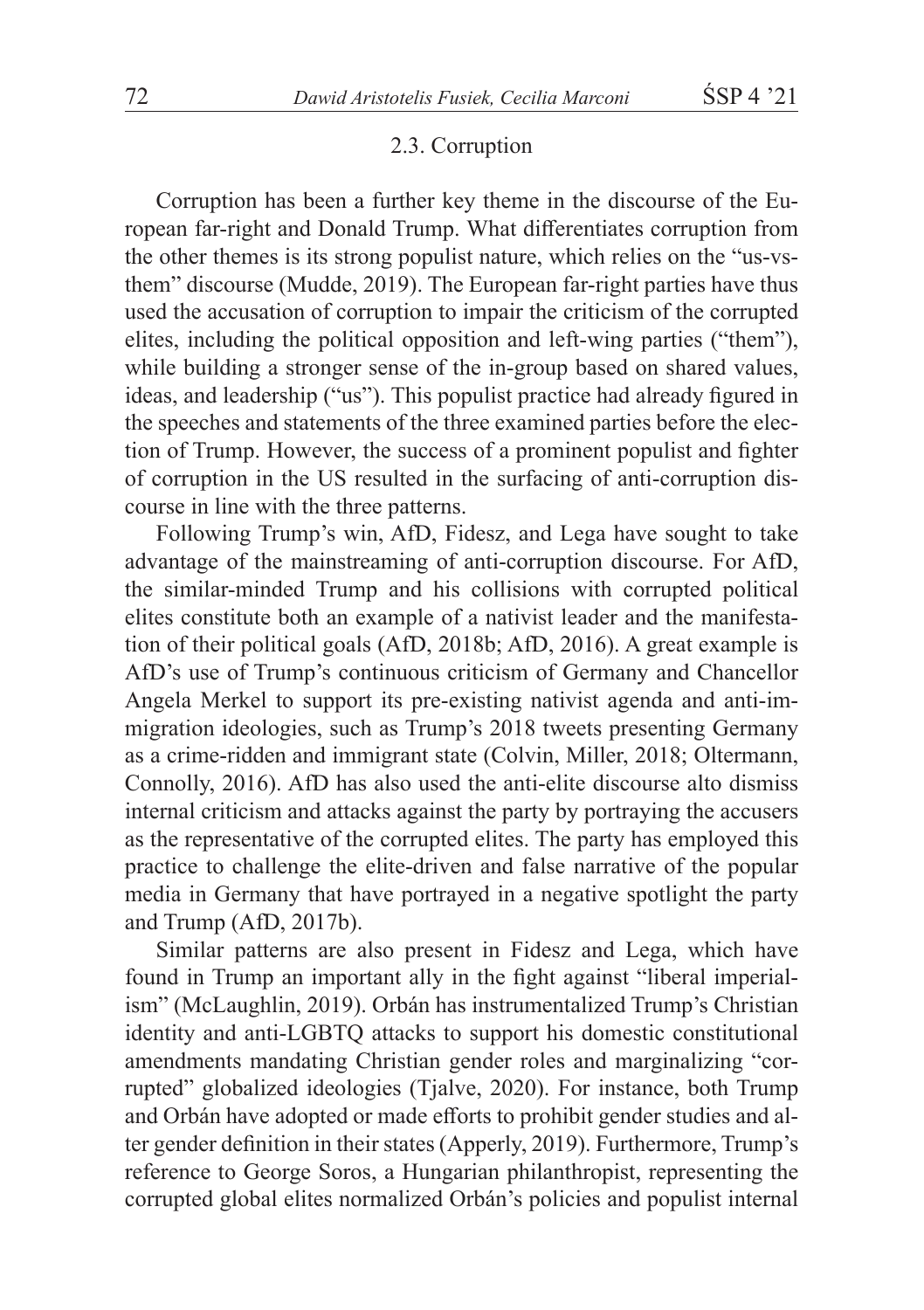discourse (Vogel, Shane, Kingley, 2018). When it comes to Salvini, he has not been hesitant of employing Trump's nativist and anti-elite discourse to normalize his fight against corrupted non-governmental organizations like in the case of the 2018 port closure targeting migrant vessels (BBC, 2018).

Another interesting leitmotif is Trumpism as a justification for adopting more authoritarian measures. Apart from serving as a normalizing factor of pre-existing ideologies and criticism, Trump's mistreatment by the global elites becomes a reference point for the representatives of the three parties. This practice is causally linked to the prevalent strongmen and machismo policies (strong and aggressive masculine pride) employed by the three parties that aim to attract more conservative voters while presenting themselves as the last barrier against "cultural Marxism" and globalization (Lendval, 2017). An interesting example, already mentioned in this paper, is the identification of internal protests and left-wing organizations with the BLM riots to justify the previous measures against leftist organizations or the perception as internal security threats. Other examples of this practice are the responses of the three parties to Trump's loss in the 2020 election and his 2020 Twitter ban. Both events were described by Fidesz, AfD, and Lega as attempts to "shut down" the will of the people, such as the accusations of corruption and electoral fraud and manifestations of the dangers of "Marxist" political ideas (Dettmer, 2020; Al Jazeera, 2021). Moreover, Trump's marginalization has also been utilized to create a martyr perception of the European far-right and validate a global agenda's pre-existing "scenarios." This seemingly harmless phenomenon has led to the spread of numerous conspiracy theories featuring Trump at its epicenter related to the European far-right, like the connection of QAnon and AfD (Bennhold, 2020).

The three parties have not hesitated to imitate Trump's "us-vs-them" narrative on the national and European levels. Interestingly, this emulation was mostly utilized to challenge transnational agendas expressed by economic and political elites. An excellent example of this practice is the reference to or adoption of Trump's "America First" type of slogans by the three parties to support their nativist arguments and opposition to globalization supported by the political elites in Brussels (Bennhold, 2020b). This leitmotif was also present in the fight against the popular media, where the three parties have invested further in social media to offer the truth to the people without the alterations of media. An excellent example is Salvini, who has imitated Trump's discourse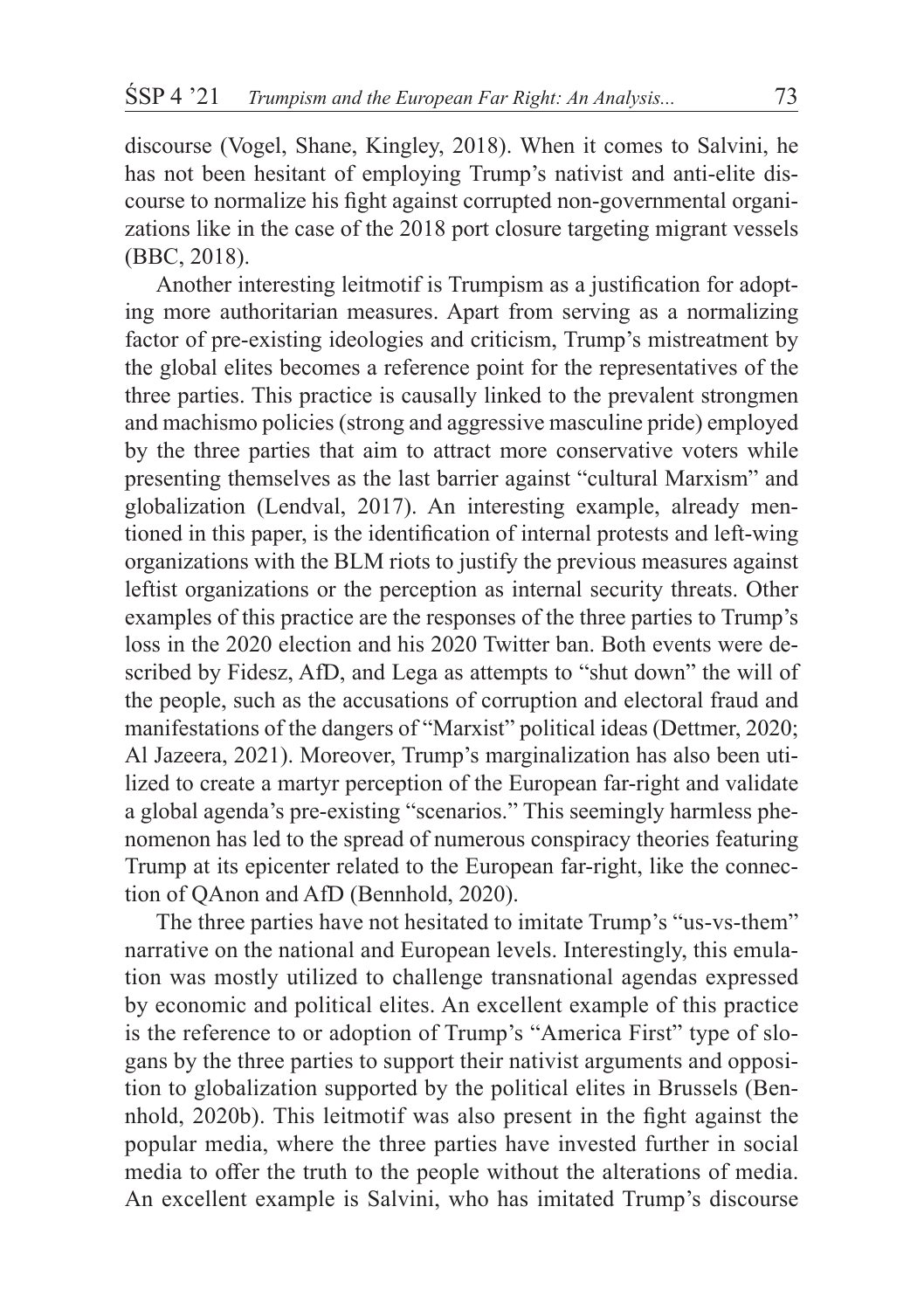to underline how the newspapers that disapprove of his work represent the elite while portraying himself as making real efforts to improve the country's conditions (Arfini, 2019). In a similar line with Lega, AfD hired in 2017 the same ad agency that worked on Trump's campaign to manage its political campaign on the popular media (Petzinger, 2017). Due to the longstanding use of populist anti-elite discourse, Orbán's emulation of Trump's discourses resided only on attacks against Soros and the European Union.

#### 2.4. Foreign Policy

Donald Trump's approach to foreign policy has hugely impacted the European far-right. Even before his election, parties like AfD, Lega, and Fidesz had supported a state-centric worldview in the aftermath of the 2015 European migrant crisis and several terrorist attacks on European grounds. Furthermore, they had also collided with the European Union regarding integration, sovereignty, and immigration issues. While the third wave of far-right proposed the dissolution of the whole undertaking, the contemporary European far-right parties advocate for a looser union that does not intervene in the national matters of its Member States (Down, Han, 2020). These sentiments were specially reinforced following the 2016 Brexit referendum. Considering this political background, Trumpism found fertile ground in an already highly divided continent. Trump's nativism caused an unprecedented revitalization of European nativist tendencies (Roth, 2019). On the one hand, the European far-right mirrored and used Trump's "our-country-first" to capitalize on patriotic feelings, anti-immigration sentiments at the national level. On the other hand, they also employed Trumpism to further challenge transnational institutions and justify their pre-existing or new policies. Still, both endeavors manifested the three patterns of emulation, normalization, and justification.

AfD, Lega, and Fidesz have emulated Trump's nativist policies within the national and European context while praising his focus on national interest. The research has already mentioned a few manifestations of this practice that have been combined with one of the other three themes. For example, the construction of the walls on the borders or the fight against corrupted elites were supported by strong Trump-inspired nativist arguments. However, the best example of the three parties mirroring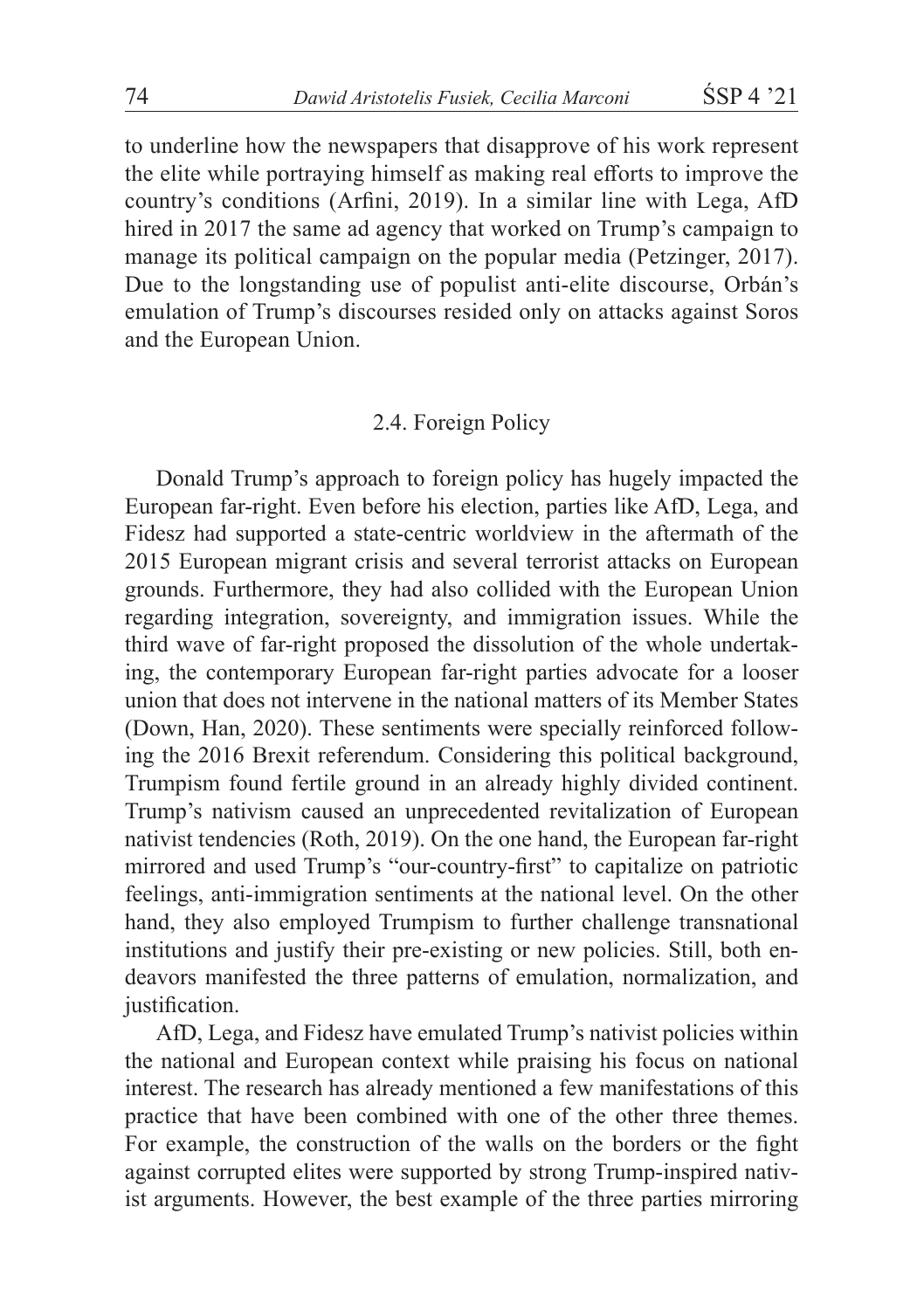Trumpism is the adoption of almost tautological nativist campaign slogans and political agendas by AfD, Lega, and Fidesz. Concretely, motivated by Trump's success, Italy's Matteo Salvini presented a "Prima gli Italiani" (Italians first) slogan in 2016, which encompassed a new migration agenda for his country, social reforms to disadvantage minorities, and mirrors Trump's trade scheme. A similar discourse was used by AfD members, which attempted to profit from the anti-immigration sentiments caused by the European migrant crisis. In 2017, Alexander Gauland, AfD vice-chairman, affirmed that the political agenda of Trump explicitly inspired them: "In the US, they have America First, so we can have Germany First" (Bennhold, 2020). On the same note, Orbán has also taken up Trump's discourse to support his already populist and nativist agenda: "we have enthusiastically applauded the President of the United States for thinking precisely as we do when he says, 'America First.' We say the same: Hungary first, and then everyone else" (Orbán, 2017).

Secondly, Trump's nativism normalized and popularized the already present Euroscepticism and state-centric ideologies of the European farright. AfD, Lega, and Fidesz seek to restore the EU to a community of independent member states because they believe that the integration process has overreached itself and the Union has turned into a hostile and remote bureaucracy (Wildangel, 2018). Trump's criticism of the EU's global modus operandi, handling of issues of security and immigration, or even identification with the corrupted elites served as validation and motivation for further action. For example, at the summit of the political group in the European Parliament, Europe of Nations and Freedom (ENF), AfD and Lega describe Trump's win as "the start of a patriotic spring in Europe" (Brady, 2017). Indeed, following the dissolution of ENF, Lega, AfD, and other far-right European parties launched its successor, the nationalist, right-wing, and Eurosceptic, "Identity and Democracy" (ID) in 2019. It is also important to point out the influence of President Trump's former chief strategist, Steve Bannon, in creating the party. Soon after its establishment, the party's connection with Donald Trump became apparent through repeated statements of support on social media and in the European Parliament (ID, 2020). In fact, in September 2020, a few of ID's Members proposed within the European Parliament a motion to award the Nobel Peace Prize to Donald Trump (EP, 2020). In their discourse, the party representatives have also repeatedly referred to Trump, calling for the gradual "dismantlement" of EU political "constraints," yet they do not seem to have or promote any other alternative. When it comes to Orbán,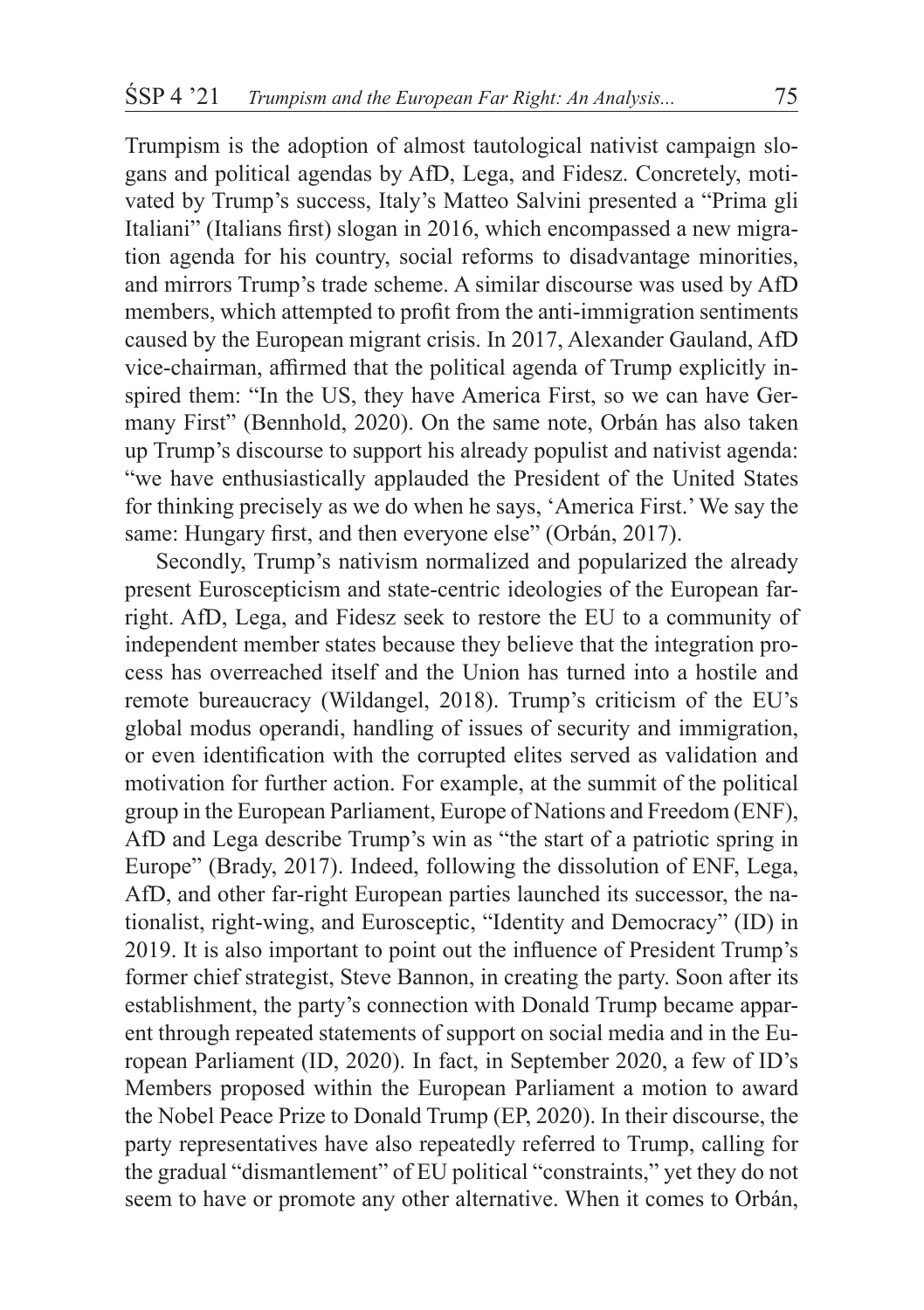following Fidesz's withdrawal from European People's Party in March 2021, he announced a perspective of a new right-wing alliance with similarly minded leaders as Salvini (Zalan, 2021).

Thirdly, the three parties utilized Trump's nativist discourse to justify their protectionist and nativist measures and policies, mostly at the national level. Facing internal and external criticism, Trump became an important ally for AfD, Lega, and Fidesz in their efforts to retain their sovereignty from the EU. It is visible in Orbán's 2016 statementing, where he describes Donald Trump as "better for Europe" and refers to his antiimmigration and counterterrorism policies to criticize the "bureaucrats in Brussels" (Gorondi, 2016). Similar leitmotifs are present in the following four years. For example, in 2020, Orbán declared his support for Trump's re-election as he is a key ally in a battle for "illiberal democracy" against "loopy liberals" in the European Union who support mass immigration (Waterfield, 2020). Another interesting case is the 2018 decision of the Trump administration to impose punitive tariffs on aluminum and steel imports on European exports. While the European official heavily condemned this decision, the European far-right perceived it as an example of a leader defending the state's interests. It also utilized this occurrence to justify its previous arguments against globalization and excessive regulation stemming from transnational institutions such as the European Union. AfD's Kay Gottschalk has repeatedly praised Trump's move that showed the hypocritical nature of the EU: it "rises to be the guardian of free world trade" but simultaneously sustains the "perverse consequences of globalization" based on European taxpayers. Moreover, he prompts the EU to learn from Trump and leave financial issues to sovereign states (ibid.). A similar discourse was also adopted by Salvini that promised to the Italians that he would become their Trump and impose economic tariffs to protect the Italian interests against Brussels bureaucracy (Koukakis, 2018; Follain, Albanese, 2019).

# **3. Conclusions**

This paper has investigated the influence of Trumpism, Trump's political movement, on the European far-right. The election of a similarminded politician in the United States was perceived as a window of opportunity for the European far-right parties for further action on the national and international level. The success of Trumpism within the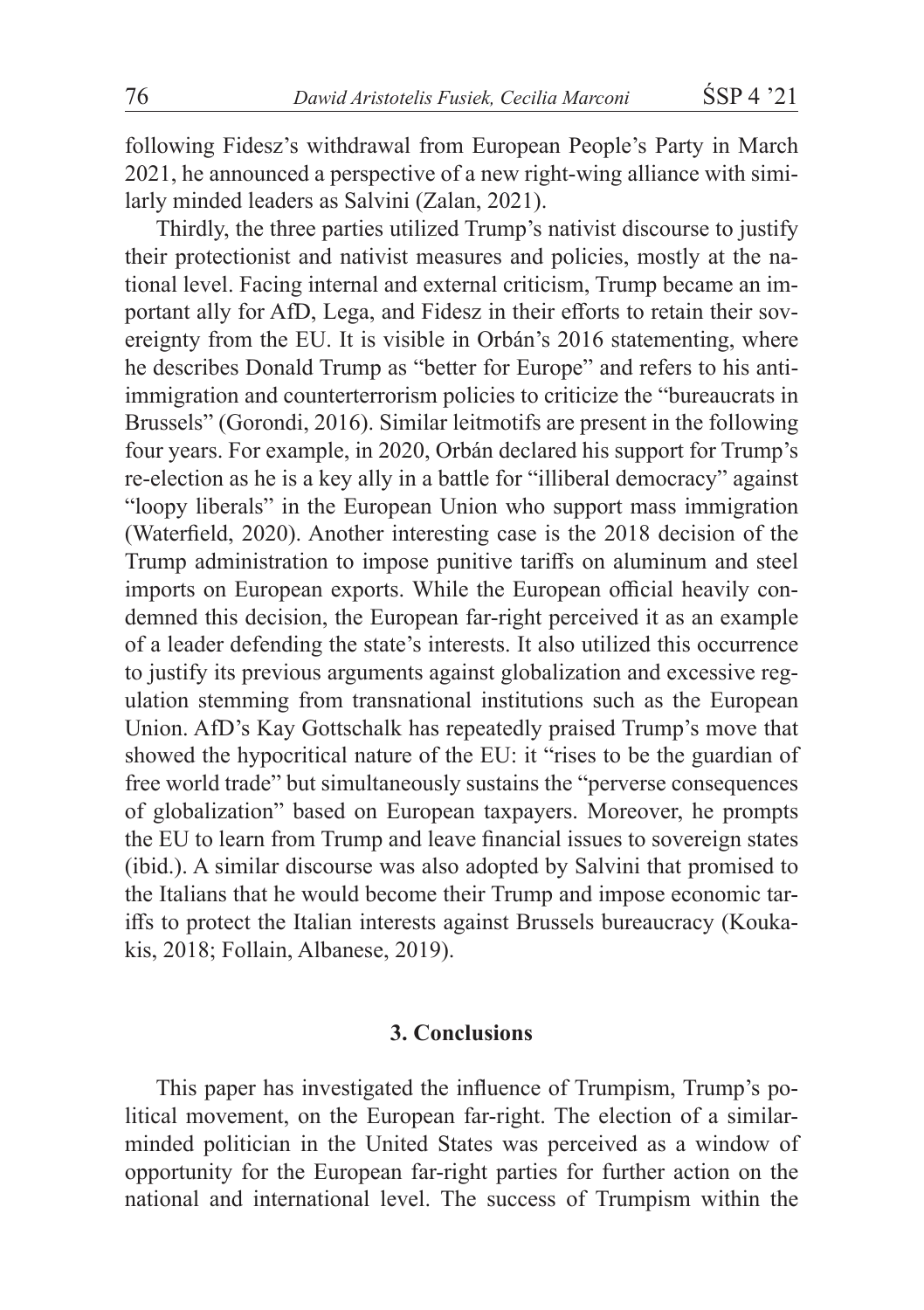US also inspired the far-right to imitate or "transfer" similar endeavors within their national context. Indeed, Trumpism's core ideological elements found fertile ground in Europe, where the fourth wave of European far-right had gained momentum after the terrorist attacks of September 11, 2001 (and more recent terrorist hits in Europe), the Great Recession of 2008, and the European migrant crisis of 2015. As Cas Mudde (2019) highlights, this convergence has been possible due to both movements' shared themes and ideological cores. To portray the European far-right's utilization of Trumpism, the research has focused on references to Donald Trump and his policies and statements from 2016 to 2020 in the discourse of AfD, Fidesz, and Lega. By employing the method of process tracing and focusing on the four themes of security, immigration, foreign policy, and corruption, the research shows that they have utilized Trumpism in three manners.

Firstly, AfD, Lega, and Fidesz have used Trumpism as a standing point to normalize certain pre-existing far-right ideologies and practices within their national context, thus leading to their intensification and growing popularity. This leitmotif has proved to be extremely dangerous and efficient when combined with existing stances and contemporary negative phenomena, such as terrorist attacks and migration problems. An excellent example is Trump's "us-vs-them" narrative utilized in issues of immigration and corruption, which led to the further mainstreaming of pre-existing populist practices and discourse, such as the anti-elite and globalization discourse, or strong anti-Islamist rhetoric of the European far-right. Secondly, they have imitated and attempted to adopt Trump's discourse and policies domestically and internationally. Excellent examples are the emulation of the "our-country-first" narrative and Trump's nativist policies within the national and European context. Other instances are also the three parties' imitation of Trump's anti-elite discourse to undermine the criticism of media and political opposition or their use of security as a proponent for adopting more drastic measures. Thirdly, they have used Trump's fight and ideas to justify national measures, beliefs, criticism, or political goals. This pattern was demonstrated by the three parties' efforts to ban ANTIFA and their response to Trump's loss in the 2020 election and his 2020 Twitter ban. All these events were described as attempts to "shut down" the will of the people, the accusations of corruption and electoral fraud, and manifestations of the dangerous "Marxist" ideas.

Presently, after Trump's loss in the 2020 US elections, the state of Trumpism is as unclear as the scenarios regarding how its relationship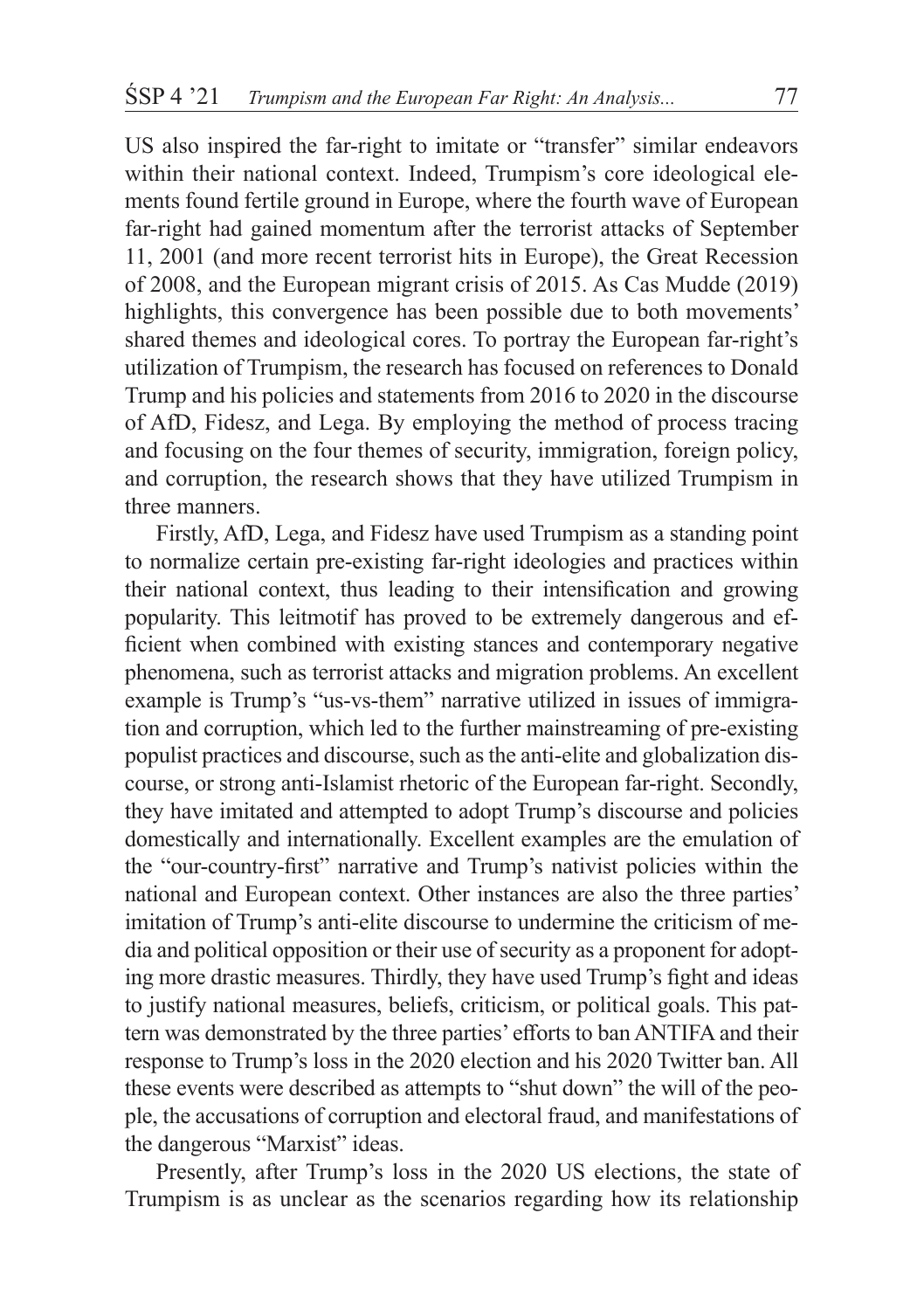with the European far-right might subsequentially evolve. While initially the parties had been enthusiastically endorsing his candidacy, challenging the credibility of election results, invocating frauds and conspiracy theories, there are now starting to distance themselves from Trump. Following the events of Capitol Hill, they have reluctantly condemned Trump's supporters for their violent insurrection against the US Congress. This behavior is a great manifestation of the flexibility and independence of the European far-right from Trumpism. Contemporarily, the pandemic of COVID-19 is reshaping their agendas and has had mixed effects on their electoral support: while it might prove easier for them to criticize the ruling elite, the latest polls indicate that they are experiencing a decrease in popularity. However, it is safe to assume that the European far-right will continue to play an important role in the years to come as the political and ideological conditions that facilitated the acceptance of Trumpism are still there. It is difficult to assess whether there is a place for Trumpism in the future of the European far-right as Trump's defeat did not only deconstruct his "success story" but also dismissed his authority and power. Still, the growing popularity of Trump-inspired conspiracy theories shows that while the era of Trumpism has ended in the populist radical right, this might not be the case in the extreme far-right movements in Europe.

#### **Bibliography**

- Alternative für Deutschland (AfD) (2018a), *Georg Pazderski: Trump Kennt Kriminalität In Deutschland Wohl Besser Als Merkel – Alternative Für Deutschland*, "Alternative Für Deutschland", accessed February 2021, https://www.afd.de/ georg-pazderski-trump-kennt-kriminalitaet-in-deutschland-wohl-besser-alsmerkel/.
- Alternative für Deutschland (AfD) (2018b), *Georg Pazderski: Deutschland Täte Gut Daran, Sich Unvoreingenommen Mit Trump Und Seiner Agenda Zu Befassen – Alternative Für Deutschland*, "Alternative Für Deutschland", accessed February 2021, https://www.afd.de/georg-pazderski-deutschland-taete-gutdaran-sich-unvoreingenommen-mit-donald-trump-zu-befassen/.
- Alternative für Deutschland (AfD) (2017a), *Glückwunschtelegramm Der Afd And Donald Trump – Alternative Für Deutschland*, 2017, "Alternative Für Deutschland", accessed February 2021, https://www.afd.de/glueckwunschtelegrammder-afd-an-donald-trump/.
- Alternative für Deutschland (AfD) (2017b), *Gauland: Frau Merkel Ist Die Schoßpuppe Von Gabriel – Alternative Für Deutschland*, "Alternative Für Deutschland", accessed February 2021, https://www.afd.de/gauland-frau-merkel-istdie-schosspuppe-von-gabriel/.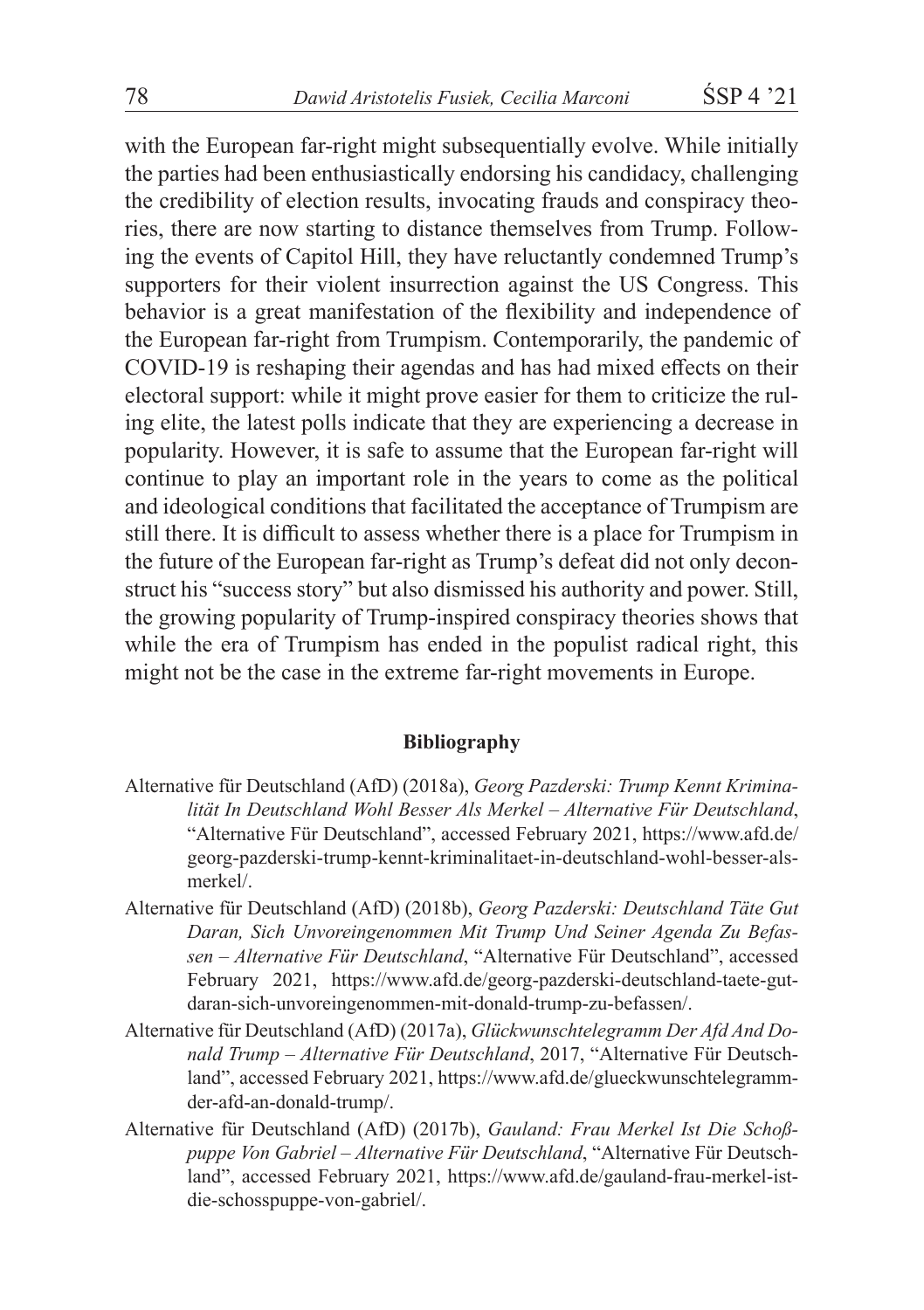- Alternative für Deutschland (AfD) (2019), *Afd Demands Radical EU Reforms To Avoid Germany's 'Dexit', DW, 13.01.2019*, DW.COM, accessed February 2021, https://www.dw.com/en/afd-demands-radical-eu-reforms-to-avoid-germanys-dexit/a-47066983.
- ANSA (2016), *Salvini hails Trump election as 'revenge of the people'*, ANSA.com, accessed February 2021, https://www.ansa.it/english/news/2016/11/09/salvini-hails-trump-election-as-revenge-of-the-people-3\_e5b17b7b-819f-481c-808c-92fe742baa81.html.
- Apperly E. (2019), *Why Europe's Far-right Is Targeting Gender Studies*, "The Atlantic", accessed February 2021, https://www.theatlantic.com/international/ archive/2019/06/europe-far-right-target-gender-studies/591208/.
- Arfini L. (2017), *Salvini and Di Maio harshly attack Italian journalists on social media − but in different ways – The New Federalist*, "The New Federalist", accessed February 2021, https://www.thenewfederalist.eu/salvini-and-di-maioharshly-attack-italian-journalists-on-social-media-%E2%88%92?lang=fr.
- Bale J. M., Eatwell R. et al. (2017), *The Darkest Sides of Politics, I: Postwar Fascism, Covert Operations, and Terrorism*, Routledge.
- BBC (2018), *Migrant Crisis: Italy Minister Salvini Closes Ports To NGO Boats*, accessed February 2021, https://www.bbc.com/news/world-europe-44668062.
- BBC (2020), *Italy's Salvini To Face New Trial Over Migrant Ship Blockade*, "BBC News", accessed February 2021, https://www.bbc.com/news/world-europe-53592852.
- Beeman R. D. (2018), *What are the three characteristics of Trumpism? A Discourse Analysis of Trump's Four Major Campaign Speeches*, "Political Analysis", 19(1), 2.
- Beinart P. (2020), *Trump Has A Different Definition Of 'Corruption'*, "The Atlantic", accessed February 2021, https://www.theatlantic.com/ideas/archive/2020/08/ trump-has-different-definition-corruption/615802/.
- Bennett A., Checkel J. (eds.) (2014), *Process Tracing: From Metaphor to Analytic Tool (Strategies for Social Inquiry)*, Cambridge University Press, doi: 10.1017/CBO9781139858472.
- Bennett A., Alexander L. G. (2005), *Case studies and theory development in the social sciences*, MIT Press.
- Bennhold K. (2020), *Qanon Is Thriving In Germany. The Extreme Right Is Delighted*, Nytimes.com, accessed February 2021, https://www.nytimes. com/2020/10/11/world/europe/qanon-is-thriving-in-germany-the-extremeright-is-delighted.html.
- Beydoun K. A. (2016), *Islamophobia: Toward a Legal Definition and Framework*, "Columbia Law Review Online" 108, available at SSRN: https://ssrn.com/ abstract=2933156.
- Borger J. (2019), *Trump Lauds Hungary's Nationalist PM Orbán For 'Tremendous Job'*, "The Guardian", accessed February 2021, https://www.theguardian.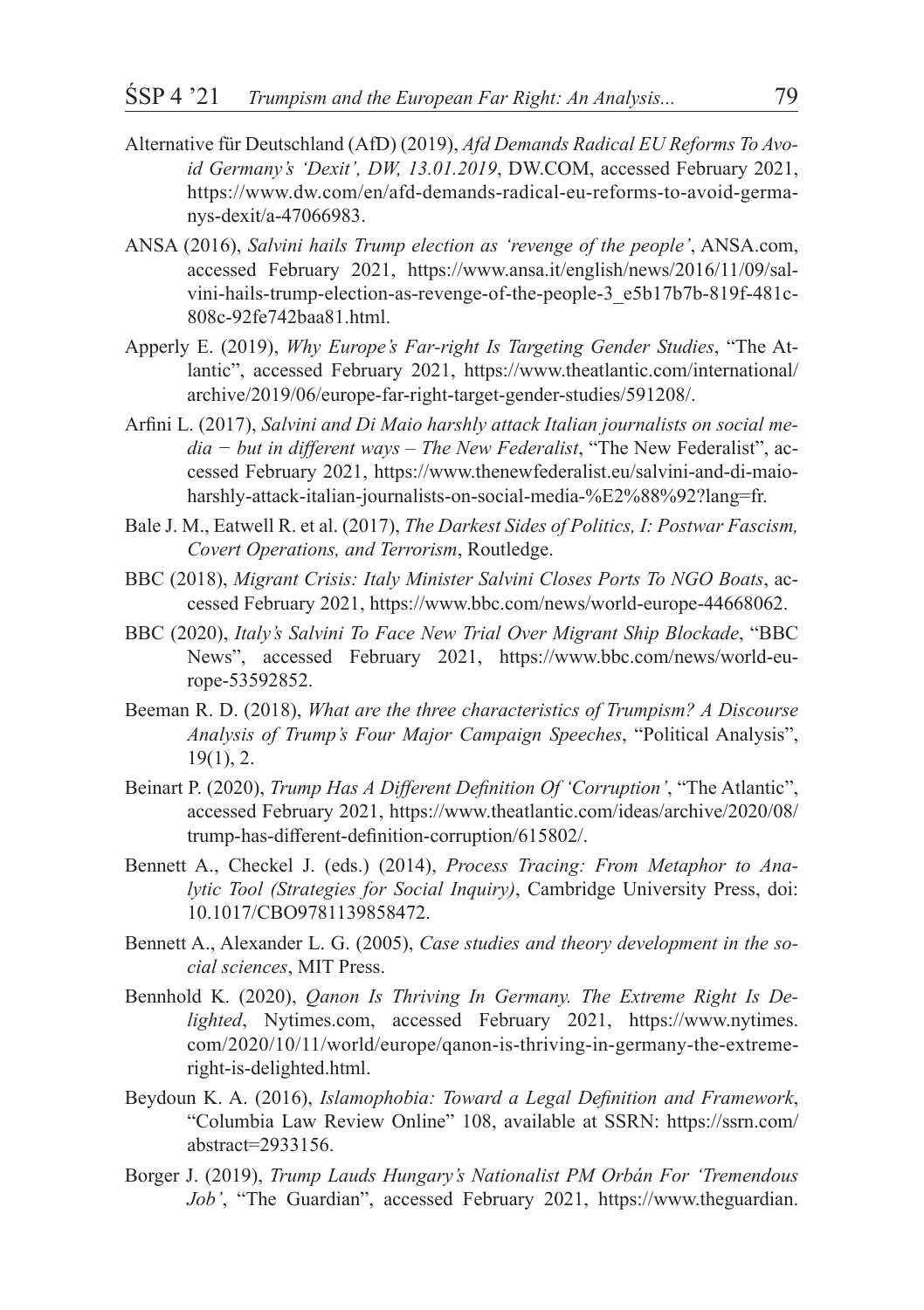com/us-news/2019/may/13/trump-latest-viktor-Orbán-hungary-prime-minister-white-house.

- Brady K. (2017), *EU's Right-Wing ENF Faction Unites To Fight For 'Patriotism, Sovereignty And Identity', DW, 21.01.2017*, DW.COM, accessed February 2021, https://www.dw.com/en/eus-right-wing-enf-faction-unites-to-fight-forpatriotism-sovereignty-and-identity/a-37224232.
- Carter E. (2018), *Right-wing extremism/radicalism: reconstructing the concept*, "Journal of Political Ideologies", 23:2, pp. 157–182, DOI: 10.1080/13569317.2018.1451227.
- Colvin J., Zeke M. (2018), *Trump Stands By "Culture" Criticism Of European Immigration*, "Denverpost.Com, accessed February 2021, https://www.denverpost. com/2018/07/13/trump-criticism-european-immigration/.
- Conley R. S. (2020), *Donald Trump and American Populism. New Perspectives on the American Presidency*, Edinburgh University Press, Edinburgh.
- Cox M. (2017), *The Rise of Populism and the Crisis of Globalisation: Brexit, Trump and Beyond*, "Irish Studies in International Affairs" 28, pp. 9–17, https://doiorg.proxy.library.uu.nl/10.3318/isia.2017.28.12.
- Cummings W., Philips K. (2020), *Trump Says He'll Designate Antifa A Terror Organization, Blames Group For Violence At George Floyd Protests*, Eu.Usatoday.Com. accessed February 2021, https://eu.usatoday.com/story/ news/politics/2020/05/31/george-floyd-protests-trump-antifa-terrorist-organization/5299766002/.
- Dettmer J. (2020), *US Election Results Dismay Trump's Populist Allies In Europe*, "Voice Of America", accessed February 2021, https://www.voanews.com/europe/us-election-results-dismay-trumps-populist-allies-europe.
- Donadio R. (2019), *The Italian Donald Trump Visits Washington*, "The Atlantic", accessed February 2021, https://www.theatlantic.com/international/archive/2019/06/salvini-us-visit/591874/.
- Down I., Kyung Joon H. (2020), *Far-right Parties And 'Europe': Societal Polarization and The Limits Of EU Issue Contestation*, "Journal of European Integration", 43:1, pp. 65–81, DOI: 10.1080/07036337.2020.1728263.
- European Parliament (2020), *Classification of Antifa As A Terrorist Group*, Europarl. Europa.Eu, accessed February 2021, https://www.europarl.europa.eu/doceo/ document/E-9-2020-003936\_EN.html.
- Follain J., Albanese C. (2019), *Salvini Tells Italians He Can Be Their Very Own Donald Trump*, Bloomberg.com, retrieved February 20, 2021, https://www. bloomberg.com/news/articles/2019-05-16/salvini-tells-italians-he-can-betheir-very-own-donald-trump.
- Gherasim C. (2016), *Eastern Europe Wakes Up With Trump Hangover*, accessed February 19, 2021, "Euobserver", https://euobserver.com/political/150698.
- Giudici A. (2021), *Seeds of authoritarian opposition: Far-right education politics in post-war Europe*, "European Educational Research Journal", 20(2), pp. 121–142, DOI: 10.1177/1474904120947893.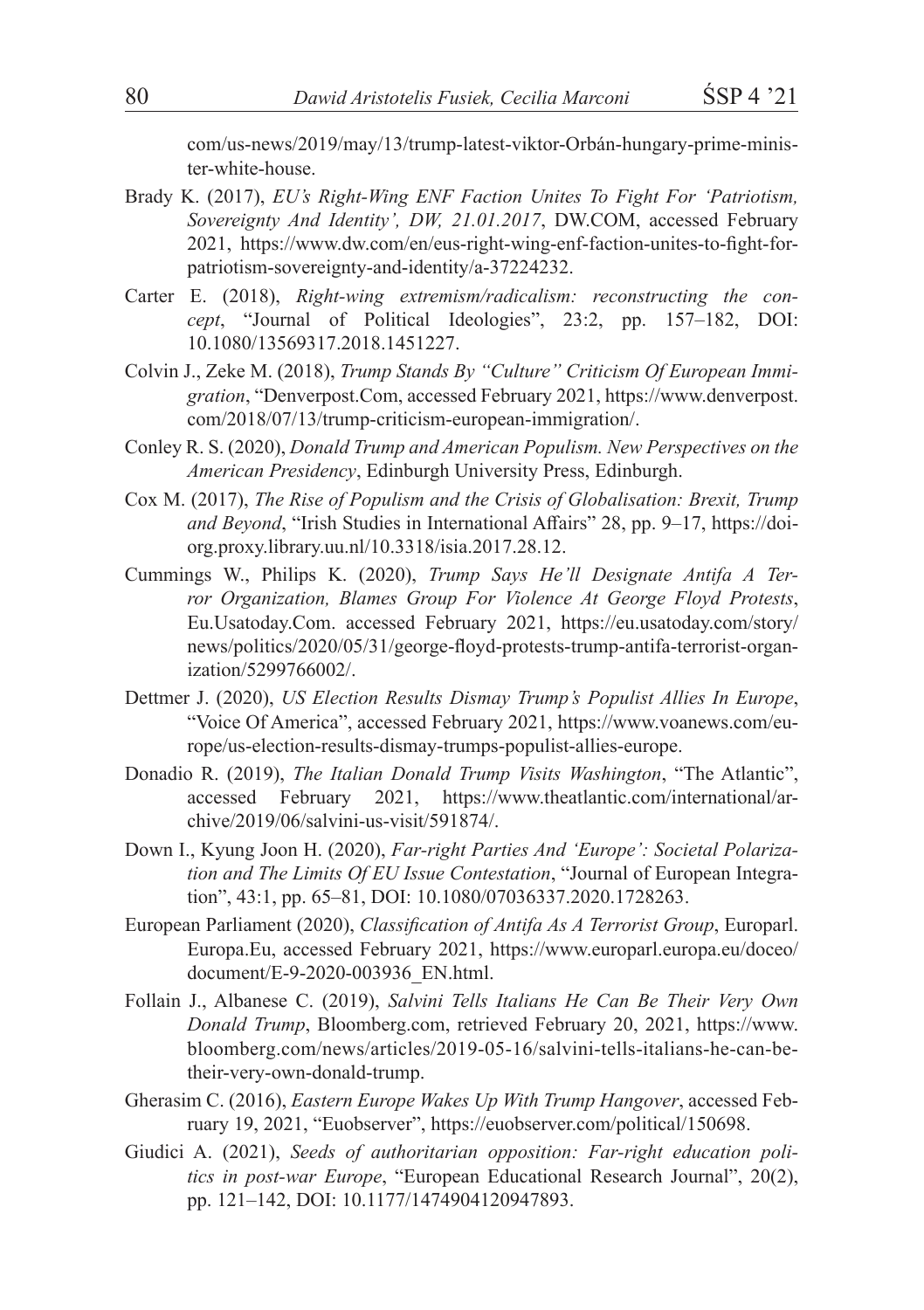- Gorondi P. (2016), *Hungary's Orban says Donald Trump better for Europe*, Timesofisrael.com, accessed February 2021, https://www.timesofisrael.com/hungarysorban-says-donald-trump-better-for-europe/.
- Griffin R. (2000), *Interregnum or endgame? The radical right in the 'post-fascist' era*, "Journal of Political Ideologies", 5(2), pp. 163–178, DOI: 10.1080/713682938.
- Hackman M. (2020), *Where Trump And Biden Stand On Immigration, Border Wall And ICE*, WSJ, accessed February 2021, https://www.wsj.com/articles/where-trump-and-biden-stand-on-immigration-border-wall-and-ice-11600335000?mod=e2fb&fbclid=IwAR1i5eppcT3obvruhQRTTnDYuW1ep uAHSsNUTANOet\_JPSNQWaFA1uCItAc.
- Hestermann T., Hoven E. (2019), *Kriminalität In Deutschland Im Spiegel Von Pressemitteilungen Der Alternative Für Deutschland (Afd) – Kripoz*, Kripoz.De, https://kripoz.de/2019/05/29/kriminalitaet-in-deutschland-im-spiegel-vonpressemitteilungen-der-alternative-fuer-deutschland-afd/.
- ID (2020), *Identity and Democracy*, Twitter.com, https://twitter.com/IDParty\_/status/1352569596755238914.
- John T., Ritchie H. (2019), *Salvini Has Been 'Following' Trump's Immigration Policies, But He Will Not Separate Children*, CNN, accessed February 2021, https://edition.cnn.com/2019/06/14/europe/salvini-immigration-amanpour-intl/ index.html.
- Khrebtan-Hörhager J. (2018), *Inflammatory Rhetoric of Othering in Times of Humanitarian Crises*, National Communication Association, accessed February 2021, https://www.natcom.org/communication-currents/inflammatory-rhetoric-othering-times-humanitarian-crises.
- Kirchgaessner S. (2016), *Donald Trump Gets My Backing, Says Italy's Matteo Salvini*, "The Guardian", accessed February 2021, https://www.theguardian. com/world/2016/apr/26/donald-trump-gets-my-backing-says-italys-matteosalvini.
- Knight B. (2016), *Merkel congratulates Trump as politicians express shock*, DW.com, accessed February 2021, https://www.dw.com/en/merkel-congratulatestrump-as-politicians-express-shock/a-36318866.
- Koukakis N. (2018), *Not all Europeans hate Trump's tariff policy Italy's far-right PM candidate loves it*, CNBC, accessed February 2021, https://www.cnbc. com/2018/03/02/italys-far-right-populist-pm-candidate-loves-trumps-tariffpolicy.html.
- Lendval P. (2017), *Orbaěn: Europe's New Strongman | College Of Europe*, Coleurope.eu, accessed February 2021, https://www.coleurope.eu/orban-europesnew-strongman.
- Mammone A. (2015), *Transnational neofascism in France and Italy*, Cambridge University Press.
- McLaughlin D. (2019), *Hungary's Orbán Derides' Liberal Imperialism' After New EU Court Defeat*, "The Irish Times", accessed February 2021, https://www.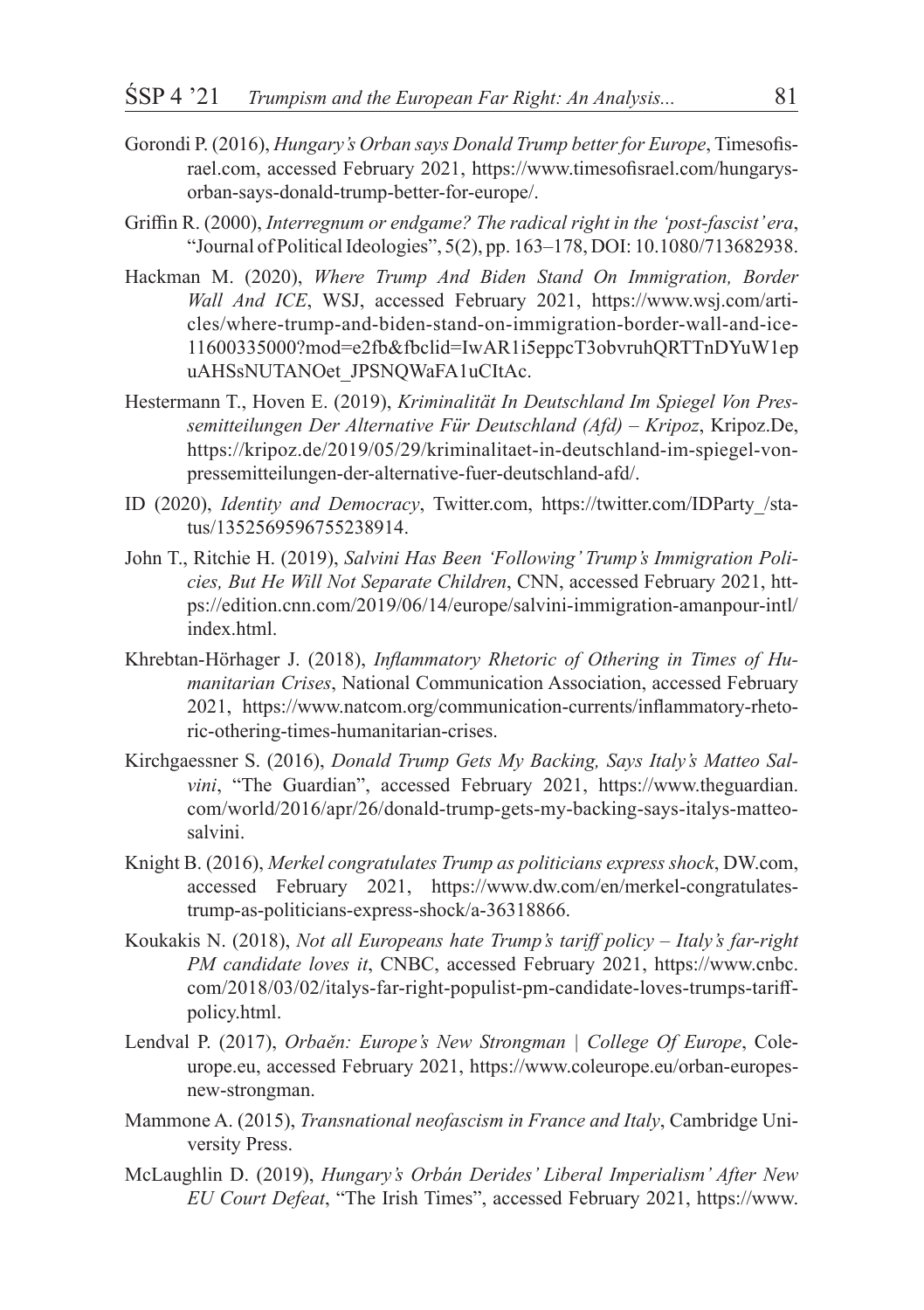irishtimes.com/news/world/europe/hungary-s-orban-derides-liberal-imperialism-after-new-eu-court-defeat-1.4283498.

- Mudde C., Kaltwasser C. R. (2013), *Political leadership and populism*, in: *The Oxford Handbook of Political Leadership*, DOI: 0.1093/oxfordhb/ 9780199653881.013.016.
- Mudde Cas. (2019), *The far-right today*, John Wiley & Sons.
- Norris P., Inglehart R. (2019), *Cultural backlash: Trump, Brexit, and authoritarian populism*, Cambridge University Press, DOI: https://doi. org/10.1017/9781108595841.
- Olsen G. R. (2019), *Donald Trump and "America first": the road ahead is open*, "International Politics", pp. 1–19.
- Oltermann P., Connolly K. (2016), *Angela Merkel Admits Mistakes Over Asylum Seekers After Disastrous Election*, "The Guardian", accessed February 19, 2021, https://www.theguardian.com/world/2016/sep/19/angela-merkel-admits-mistakes-asylum-seekers-election.
- Orbán V. (2017), Abouthungary.hu, accessed February 19, 2021, http://abouthungary. hu/speeches-and-remarks/prime-minister-viktor-orbans-speech-at-the-closing-event-for-the-national-consultation/.
- Orbán V. (2021), Facebook.com, accessed February 2021, https://www.facebook. com/Orbánviktor/photos/a.311926051092/10154577434131093/.
- Petzinger J. (2017), *Germany'S Far-Right Party Hired an Ad Agency That Worked On The Trump Campaign*, Quartz, https://qz.com/1067764/germanys-farright-afd-party-hires-harris-media-an-ad-agency-that-worked-for-the-trumpcampaign/.
- Politico (2016), *Transcript: Donald Trump's National Security Speech*, accessed February 2021, https://www.politico.com/story/2016/06/transcript-donaldtrump-national-security-speech-224273.
- Reuters (2017), *Ruling Fidesz Party Wants Soros-Funded NGOs "Swept Out" Of Hungary*, U.S., accessed February 2021, https://www.reuters.com/article/ukhungary-fidesz-soros-idUKKBN14U2O3?edition-redirect=uk.
- Reuters (2020), *Hungary Government Proposes Constitutional Amendment Mandating Christian Gender Roles*, U.S., accessed February 2021, https://www.reuters.com/article/us-hungary-lgbt-constitution-idUSKBN27Q34Z.
- Reynolds J. (2019), *Matteo Salvini: Can Italy's Populist Leader Return To Power?*, BBC News, accessed February 2021, https://www.bbc.com/news/world-europe-44921974.
- Roth S. (2019), *Progressive And Right-Wing Counter-Movements Are Rising In The Age Of Brexit*, LSE BREXIT, https://blogs.lse.ac.uk/brexit/2019/02/28/counter-movements-to-brexit-are-on-the-rise/.
- Scally Derek (2016), *Germany's populist AfD steps up anti-Muslim policies*, "The Irish Times", accessed February 2021, https://www.irishtimes.com/news/world/europe/germany-s-populist-afd-steps-up-anti-muslim-policies-1.2614789.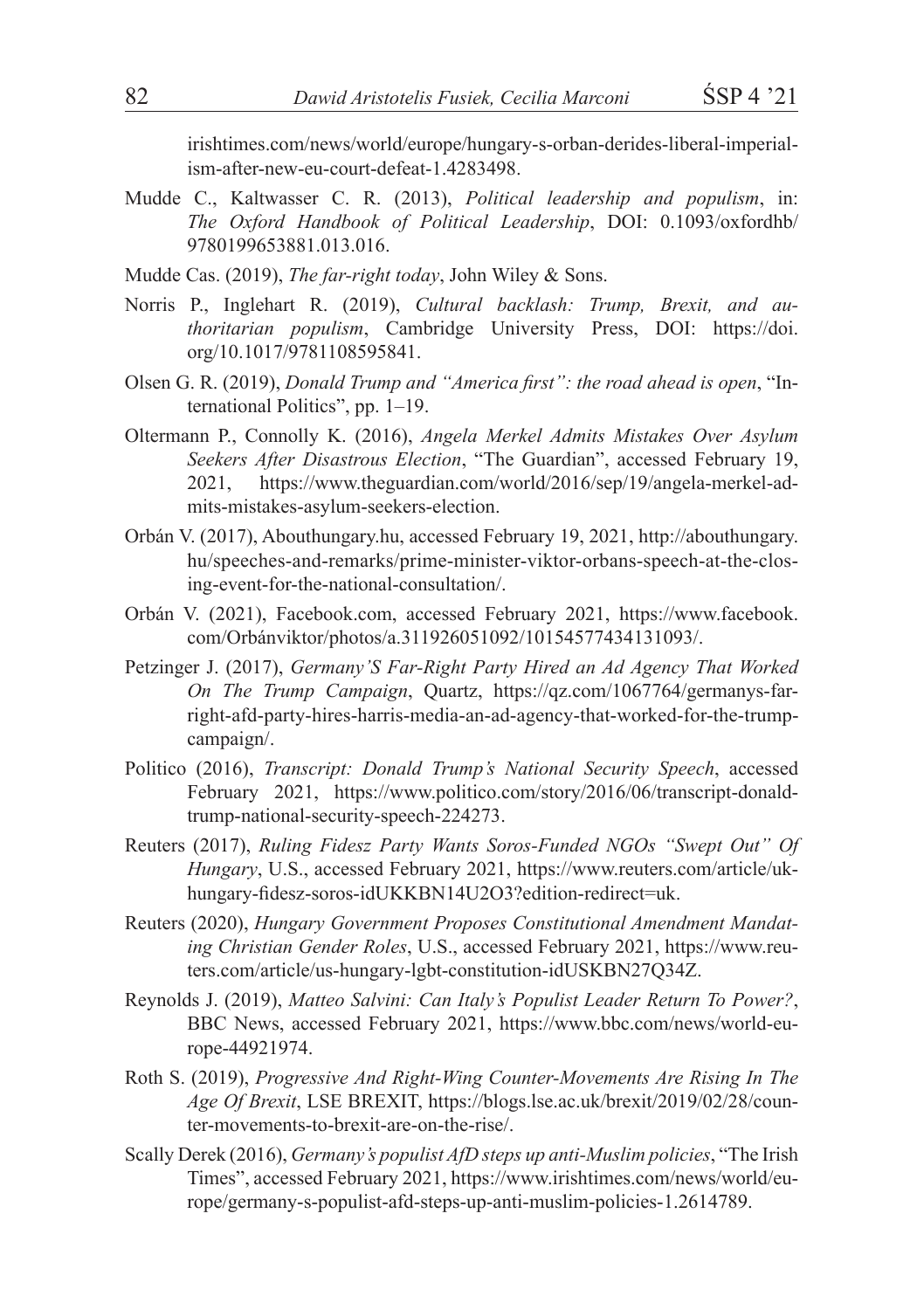- Schlagwein F. (2021), *Hungary: 'Black Lives Matter' Sculpture Stirs Controversy | DW | 12.01.2021*, DW, accessed February 2021, https://www.dw.com/en/ hungary-black-lives-matter-R-stirs-controversy/a-56194846.
- Shabi R. (2016), *How Europe'S Far-Right Feasts on Trump'S Victory*, Aljazeera, accessed February 2021, https://www.aljazeera.com/opinions/2016/11/17/howeuropes-far-right-feasts-on-trumps-victory.
- Tjalve V. S. (2020), *The Return Of Machismo Geopolitics*, DIIS, accessed February 2021.
- Tondo L. (2019), *'Sardines' Against Salvini: Italy's Fight Against the Far-right*, "The Guardian", https://www.theguardian.com/world/2019/dec/14/sardines-packpiazza-in-rome-for-protest-against-matteo-salvini.
- Trevor J., Knight-Finley M. (2019), *Immigration Policy and Left-Right Politics in Western Europe*, The Palgrave Handbook of Ethnicity.
- Vogel K. P., Scott S., Patrick K. (2018), *How Vilification Of George Soros Moved From The Fringes To The Mainstream (Published 2018)*, "Nytimes", accessed February 2021, https://www.nytimes.com/2018/10/31/us/politics/george-soros-bombs-trump.html.
- Waterfield B. (2020), *Donald Trump Is Our Ally In War On EU' Loopy Liberals', Says Viktor Orban*, Thetimes.Co.Uk, accessed February 2021, https://www. thetimes.co.uk/article/hungary-s-leader-viktor-orban-backs-donald-trumpagainst-loopy-liberals-rwmf56mc7.
- Wildangel R. (2018), *No Alternative: What The Afd Wants for Europe*, ECFR, accessed February 2021, https://ecfr.eu/article/commentary no alternative what the afd wants for europe/.
- Zalan E. (2021), *Orbán hosts first major meeting on new right-wing alliance*, "EUobserver", accessed February 2021, https://euobserver.com/democracy/151408.

**Trumpizm i Europejska skrajna prawica: Analiza wpływu Trumpizmu na AfD, Lega Nord i Fidesz po 2016 roku**

### **Streszczenie**

Celem artykułu jest zbadanie relacji między Trumpizmem a skrajnie prawicowymi partiami politycznymi w Europie. Połączenie wspólnych rdzeni ideologicznych i konfrontacji z podobnymi "wrogami" doprowadziło do powstania niespotykanej dotąd relacji, w której Trump odgrywa rolę "międzynarodowego ojca chrzestnego" i inspiratora europejskiej skrajnej prawicy. W celu zbadania tej relacji praca skupia się na odniesieniach do aktywności Donalda Trumpa, jego polityki i wypowiedzi w latach 2016–2020 w dyskursie Alternative für Deutschland (AfD), Węgierskiej Partii Obywatelskiej (Fidesz) i Lega Nord (Lega). Analiza dyskursu trzech partii w zakresie bezpieczeństwa, imigracji, polityki zagranicznej i korupcji pokazuje, że partie te wykorzystały Trumpizm jako inspirację w trzech aspektach. Po pierwsze, użyły go do